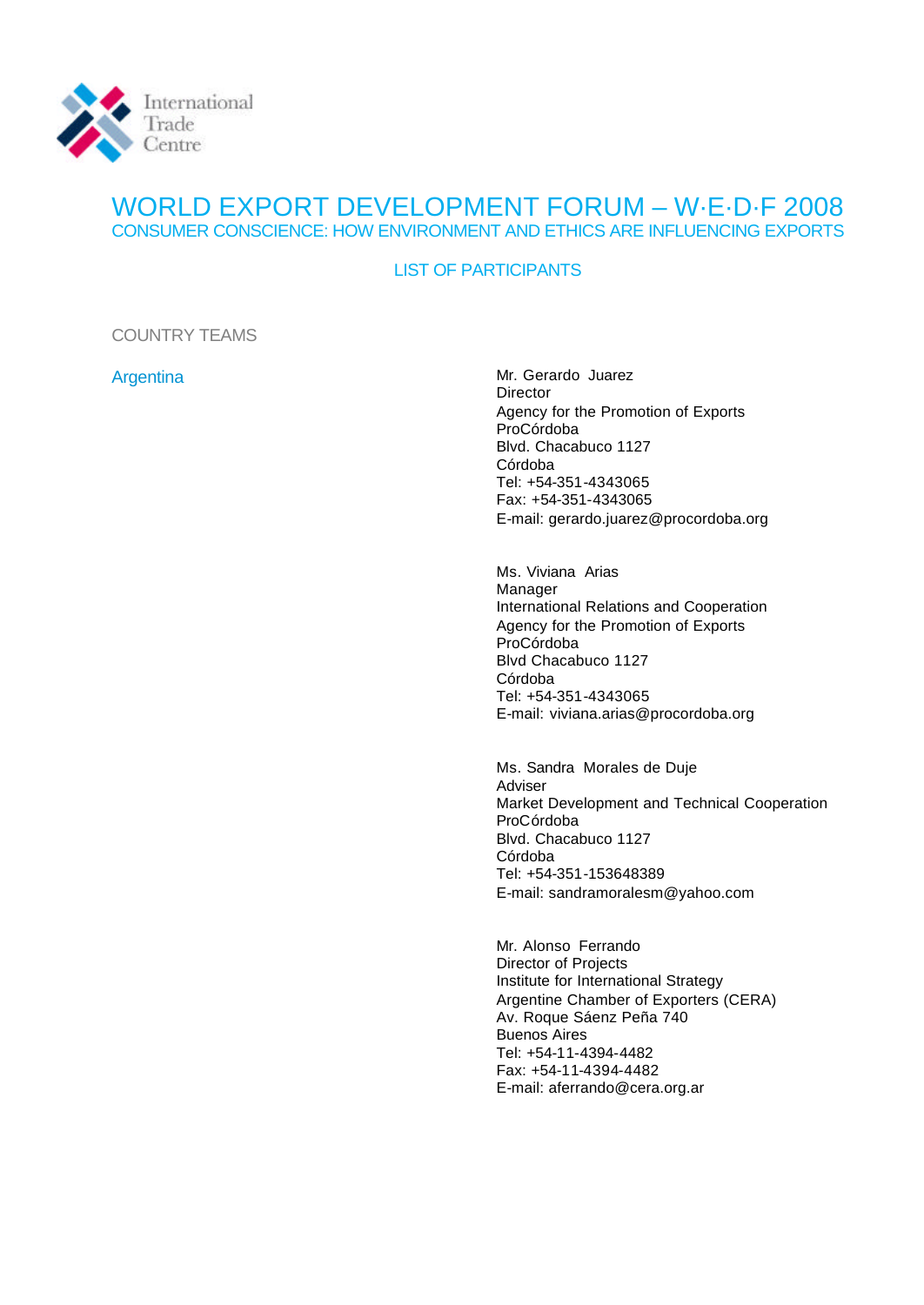Bangladesh Mr. Amitava Chakraborty Director General (Joint Secretary) WTO Cell Ministry of Commerce 11/12 Iqbal Road Mohammadpur Dhaka Tel: +8802 -7164383 Fax: +8802 -71 -65741 E -mail: amit040157@yahoo.com

> Mr. Khalilur Rahman Director Genral (Joint Secretary) Export Promotion Bureau Ministry of Commerce TBC Bhaban 1, Kawran Bazar Dhaka 1215 Tel: +8802 -91 -44641 Fax: +8802 -91 -19531 E -mail: dg1@epb.gov.bd

Mr. S.M Shafiuzzaman President Bangladesh Association of Pharmaceutical Industries House # F -31 Road No. 4 Banani Dhaka 1213 Tel: +8808 -88 -15373 Fax: +880-2-8816767 E -mail: shafism@smile.com.bd

Brazil **Brazil** Ms. Aline Barabinot Director Orbiz – International Projects and Business Development Av; Brig. Faria Lima, 1811 cj 1102 Sao Paulo Tel: +55 -11 -99887091 Fax: +55 -11 -30377123 E -mail: aline@orbiznet.com.br

> Mr. Bruno Ferro President Progetto Sud UIL Brasil Largo Terreiro de Jesus n. 7 40026 -010 Salvador de Bahia E -mail: brunoferro@minarte.org.br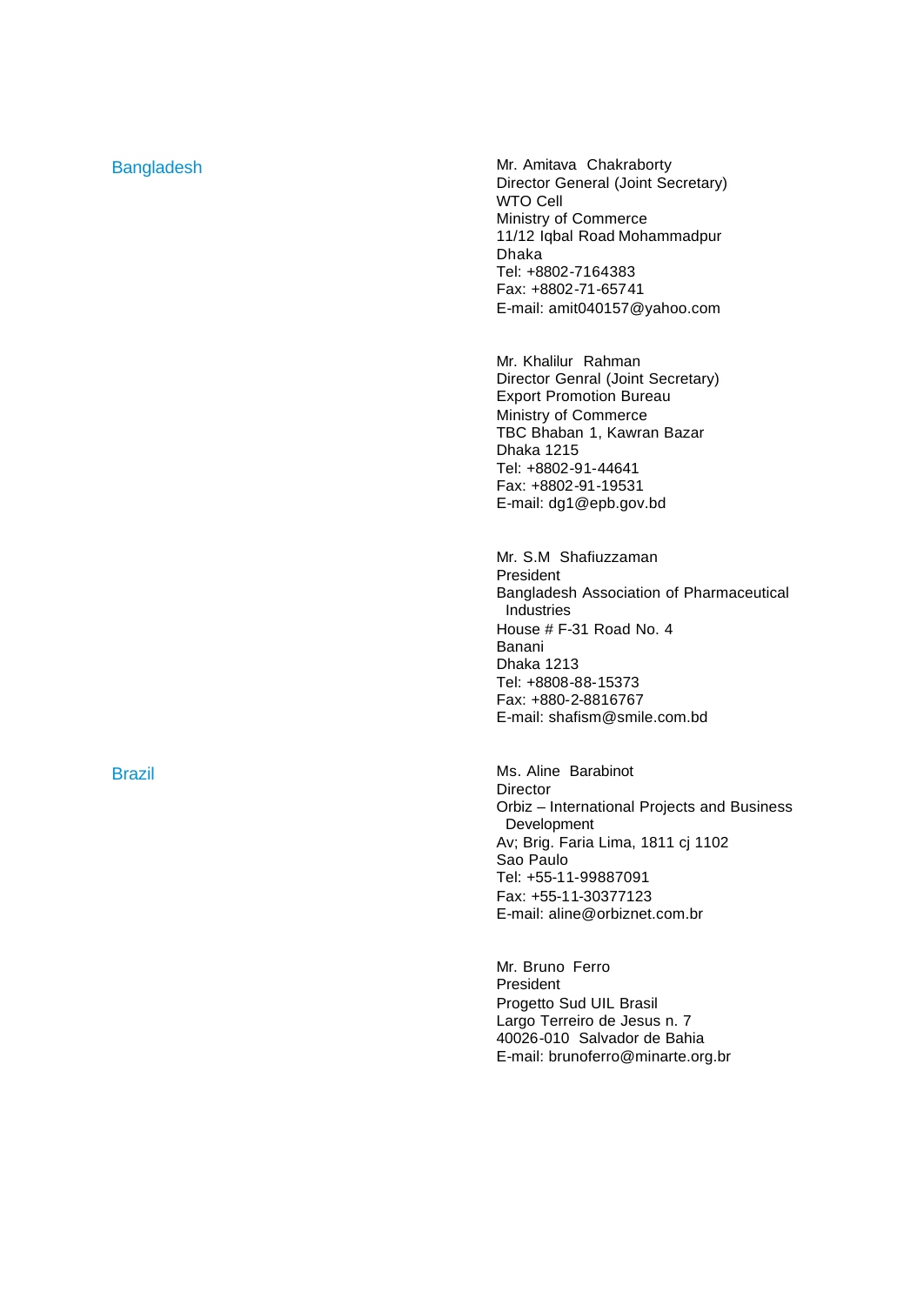| <b>Costa Rica</b> | Mr. Emmanuel Hess<br>General Manager<br>The Foreign Trade Corporation of Costa Rica<br>Avenue 3, Street 40<br>San José<br>Tel: +506-22-994700<br>Fax: +506-22-234643<br>E-mail: ehess@procomer.com                                                                              |
|-------------------|---------------------------------------------------------------------------------------------------------------------------------------------------------------------------------------------------------------------------------------------------------------------------------|
|                   | Mr. Edgar Navarro<br><b>CEO and President</b><br>Navcafé<br>Cartago<br>San Jose<br>Tel: +506-22-539934<br>Fax: +506-25-240117<br>E-mail: edgarnavarro@navcafe.com                                                                                                               |
| Grenada           | Mr. Nazim Burke<br>Minister<br>Ministry of Finance, Planning, Economy,<br>Foreign Trade, Co-operatives and Energy<br>Financial Complex The Carenage<br>St George<br>Tel: +1-47-34406843<br>Fax: +1-47-34400775<br>E-mail: finance@gov.gd                                        |
|                   | Ms. Sally Anne Bagwhan Logie<br>Senior Trade Officer<br>Ministry of Finance, Planning, Economy,<br>Foreign Trade, Co-operatives and Energy<br><b>Financial Complex The Carenage</b><br>St George<br>Tel: +1-47-34402101<br>Fax: +1-47-34400775<br>E-mail: sbagwhan.logie@gov.gd |
| Haiti             | Mr. Yvon Guirand<br>Director of the Minister's Cabinet<br>Ministry of Trade and Industry<br>8, rue Légitime<br>Champs-de-Mars<br>Port-au-prince<br>Tel: +509-3-4053313<br>E-mail: yguirand@yahoo.fr                                                                             |
|                   | Mr. Henri Robert Severe<br>Consultant<br><b>Investment and Trade</b><br>Ministry of Trade and Industry<br>8, rue Légitime<br>Champs-de-Mars<br>Port-au-prince<br>Tel: +509-2-2238190                                                                                            |

Fax: +509-3-5636831

E -mail: severehrobert@yahoo.fr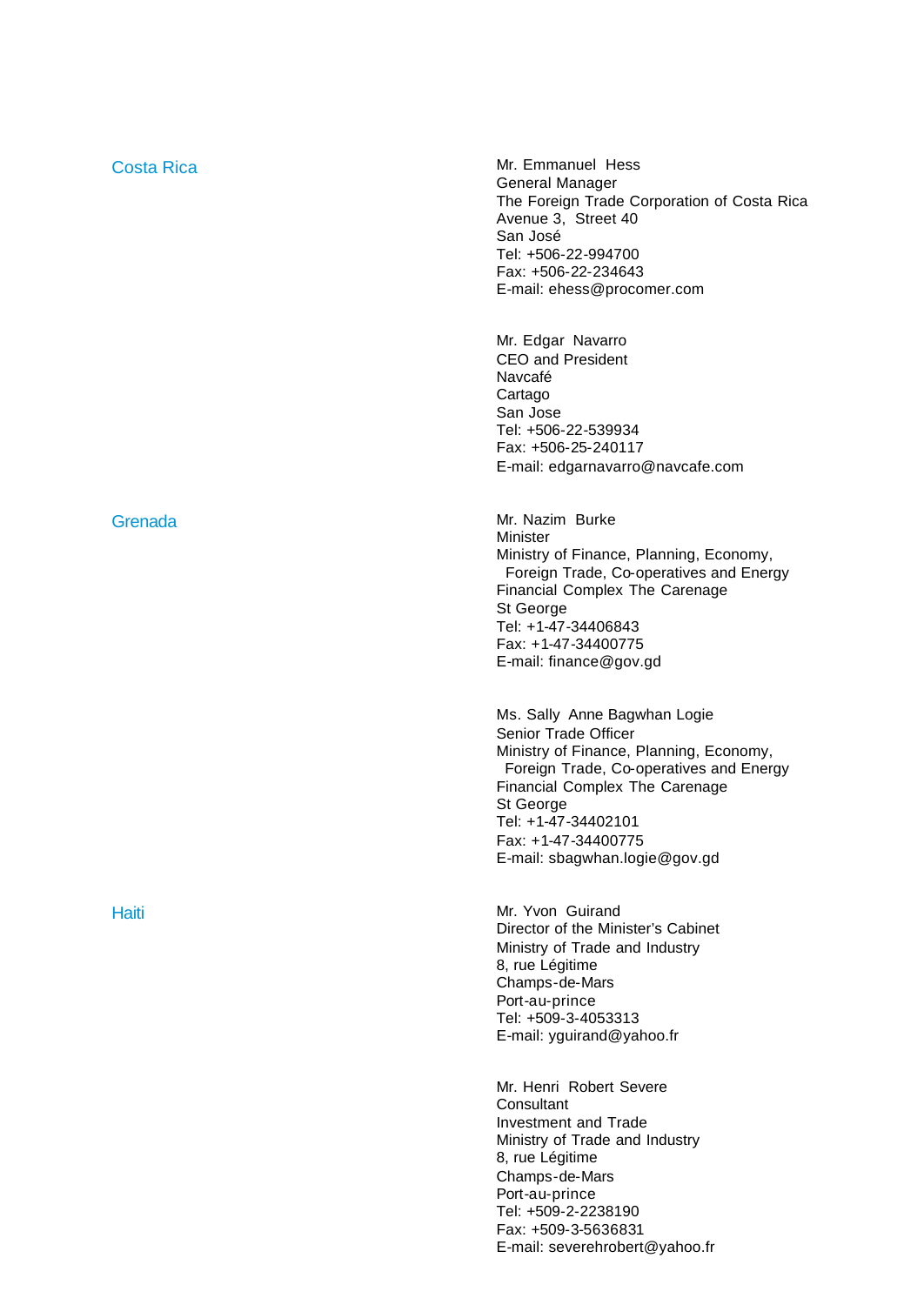## Iran (Islamic Republic of) Mr. Mehdi Ghazanfari

Vice Minister & President of ITPO Iran Trade Promotion Organization Tehran International Fairground Chamran Highway Tehran Tel: +98-21-22662626 Fax: +98-21-22664051 E-mail: mehdi@tpo.ir

Mr. Mohammadali Zeyghami Deputy Head Marketing & Trade Relations Iran Trade Promotion Organization Tehran International Fairground Chamran Highway Tehran Tel: +98-21-22664031 Fax: +98-21-22664001 E-mail: mzeyghami@commerce.ir

Mr. Mehdi Fakheri Vice President International Affairs Iran Chamber of Commerce Industries & Mines No.254,Taleghani Ave. Tehran Tel: +98-21-88841999 Fax: +98-21-88825115 E-mail: fakheri@iccim.org

Jamaica **Mus. Marting the Mus. Marticle Ms. Marjory Kennedy** President Jamaican Exporters Association 1 Winchester Road Kingston 10 Jamaica

> Ms. Delaine Morgan Manager Export Promotion Jamaica Trade and Invest Head Office, 18 Trafalgar Road Kingston 10 Tel: +1-876-9787755 Fax: +1-876-9460090 E-mail: dmorgan@jamprocorp.com

Liberia **Mr. Borkai A. M. Sirleaf** Deputy Minister - Administration Ministry of Agriculture 19<sup>th</sup> Street Sinkor 1000 Monrovia Tel: +231-6-491629 E-mail: deputyministermoa@yahoo.com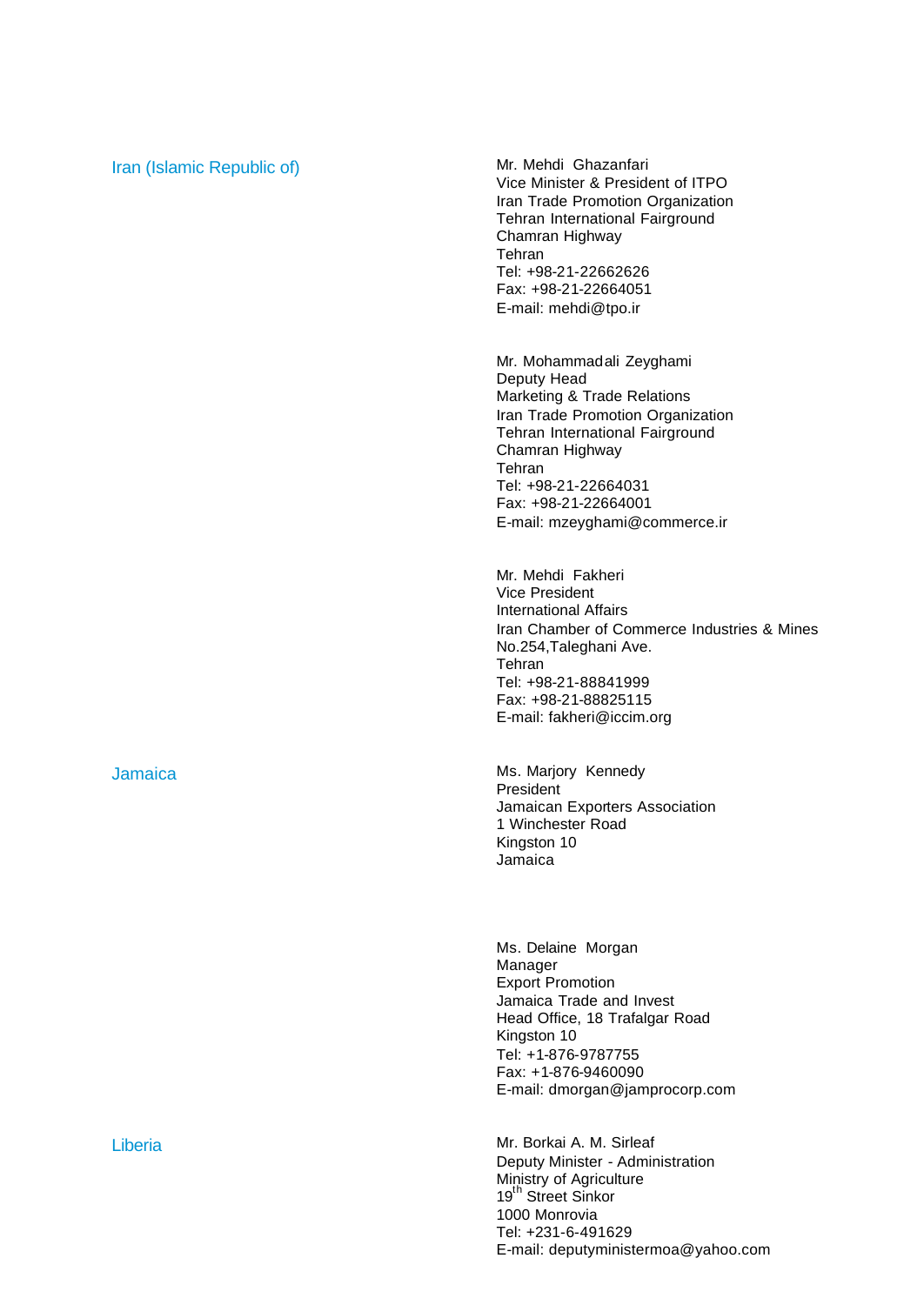Liberia (cont'd) and the context of the Mr. Steve Flahn Paye Director of Information Ministry of Commerce and Industry P.O. Box 10-9014 1000 Monrovia Tel: +2316-515392 E-mail: steflapa@yahoo.com

> Ms. Dorothy Davis President The Diasporan Touch 555 Main Street, Apt. 1713 New York New York 10044 United States of America Tel: +1-212-9806250 Fax:+1-917-4709221 E-mail: diasporantouch@aol.com

Ms. Bantie Brownell-Forschner Program Manager Measuagoon, Inc. Brewo House Randall Street Monrovia Tel: +231-795-2945 E-mail: forschba@msn.com

Mexico Mr. Jorge Lopez Head International Promotion Unit ProMéxico Camino a Santa Teresa 1679 Col. Jardines del Pedregal Del. Alvaro Obregón Mexico D.F. 01900 Tel: +52-55-54499043 Fax: +52-55-54499074 E-mail: Jorge.lopez@promexico.gob.mx

> Mr. Jorge Berni **Director** Berni Labs Calle Lienzo No. 401 Vista Alegre. Aguascalientes C.P. 20290 Mexico City Tel: +52-44-99711908 E-mail: jberni@bernilabs.com

Romania **Mr. Costin Lianu** General Director for Export Promotion Ministry of SMEs, Commerce, Tourism and Liberal Professions 16 Ion Campineanu Str. 010036 Bucharest 1 Tel: +40-21-4010509 Fax: +40-21-3150598 E-mail: costin.lianu@dce.gov.ro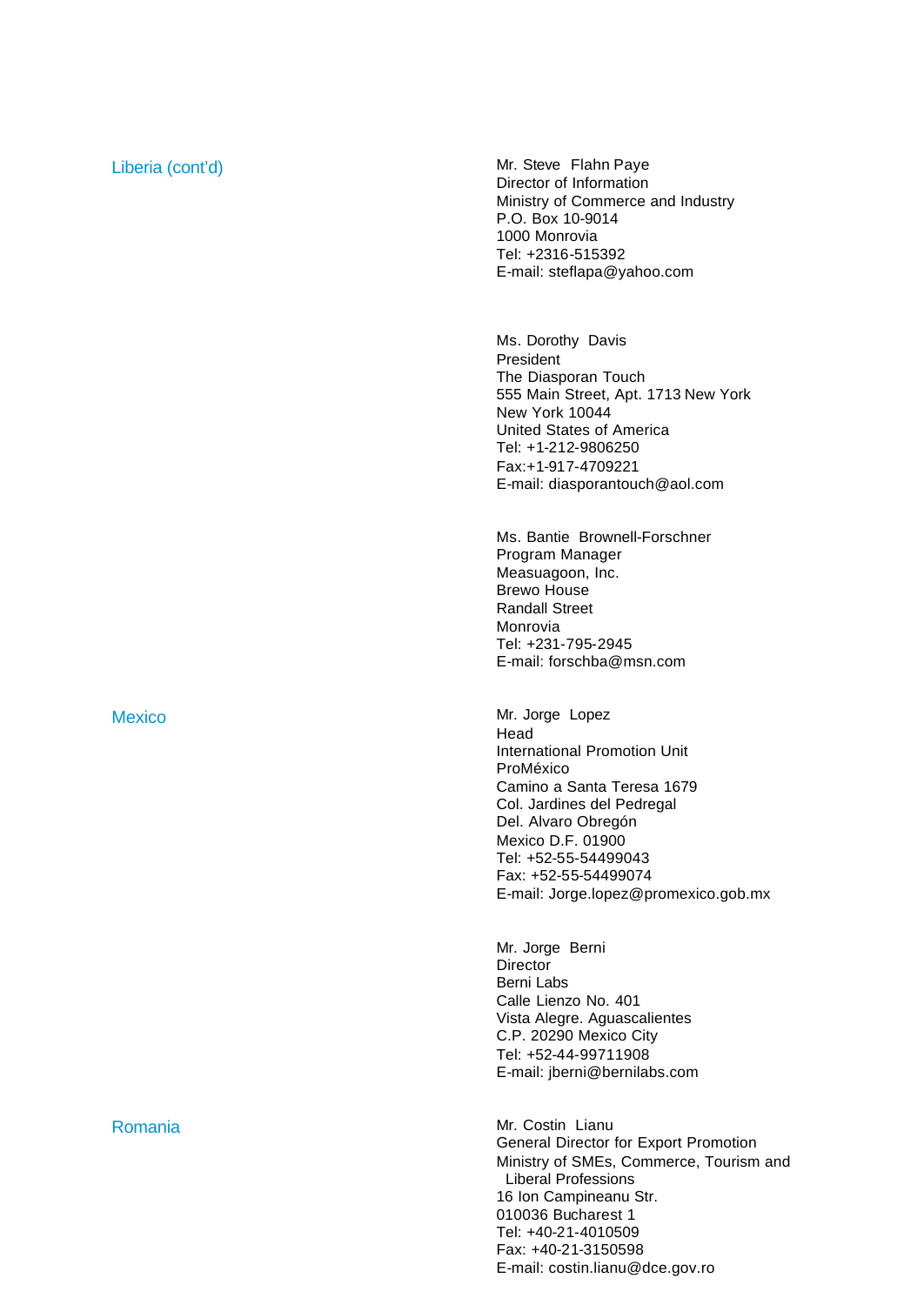| Romania (cont'd)    | Mr. Gheorghe Bucataru<br><b>Vice President</b><br><b>Entrepreneuriship Union of Producers</b><br>and Users of Industrial Equipment (UNIMED)<br>27-29, George Enescu Str. 1 Sector<br><b>Bucharest</b><br>Tel: +40-21-3124554/3358413<br>Fax: +40-21-3238158<br>E-mail: bebe_bucataru2005ahoo.com  |
|---------------------|---------------------------------------------------------------------------------------------------------------------------------------------------------------------------------------------------------------------------------------------------------------------------------------------------|
| Serbia              | Ms. Ana Blagojevic<br><b>Assistant Minister</b><br>Ministry of Economy and Regional Development<br>Foreign Trade Policy and Regime Department<br>Blvd. Kralja Aleksandra 15<br>Belgrade<br>Tel: +381-11-3242668<br>Fax: +381-11-3346874<br>E-mail: ana.blagojevic@merr.sr.gov.yu                  |
|                     | Ms. Tatjana Radovanov<br><b>Export Promotion Department Coordinator</b><br>Serbia Investment and Export Promotion Agency<br>Vlajkoviceva 3 5th Floor<br>Belgrade<br>Tel: +381-11-3398644<br>Fax: +381-11-3398814<br>E-mail: tatjana.radovanov@siepa.gov.rs                                        |
| <b>Sierra Leone</b> | Mr. Adeyemie Rodney Sandy<br>CEO<br>Sierra Leone Investment & Export Promotion<br>Agency (SLIEPA)<br>3rd Floor, 9-11 Lightfoot Boston<br>St Boston Street Standard Chartered Ban<br>Freetown<br>Tel: +232-22-226075<br>Fax: +232-22-221043<br>E-mail: afrodney-sandy@sliepa.org                   |
|                     | Mr. Henry Yamba Kamara<br>Director, Export Development<br>Sierra Leone Investment & Export Promotion<br>Agency (SLEIPA)<br>3rd Floor, Standard Chartered Bank Building<br><b>Lightfoot Boston Street</b><br>Freetown<br>Tel: +232-22-221869<br>Fax: +232-22-221034<br>E-mail: hykamara@sliepa.org |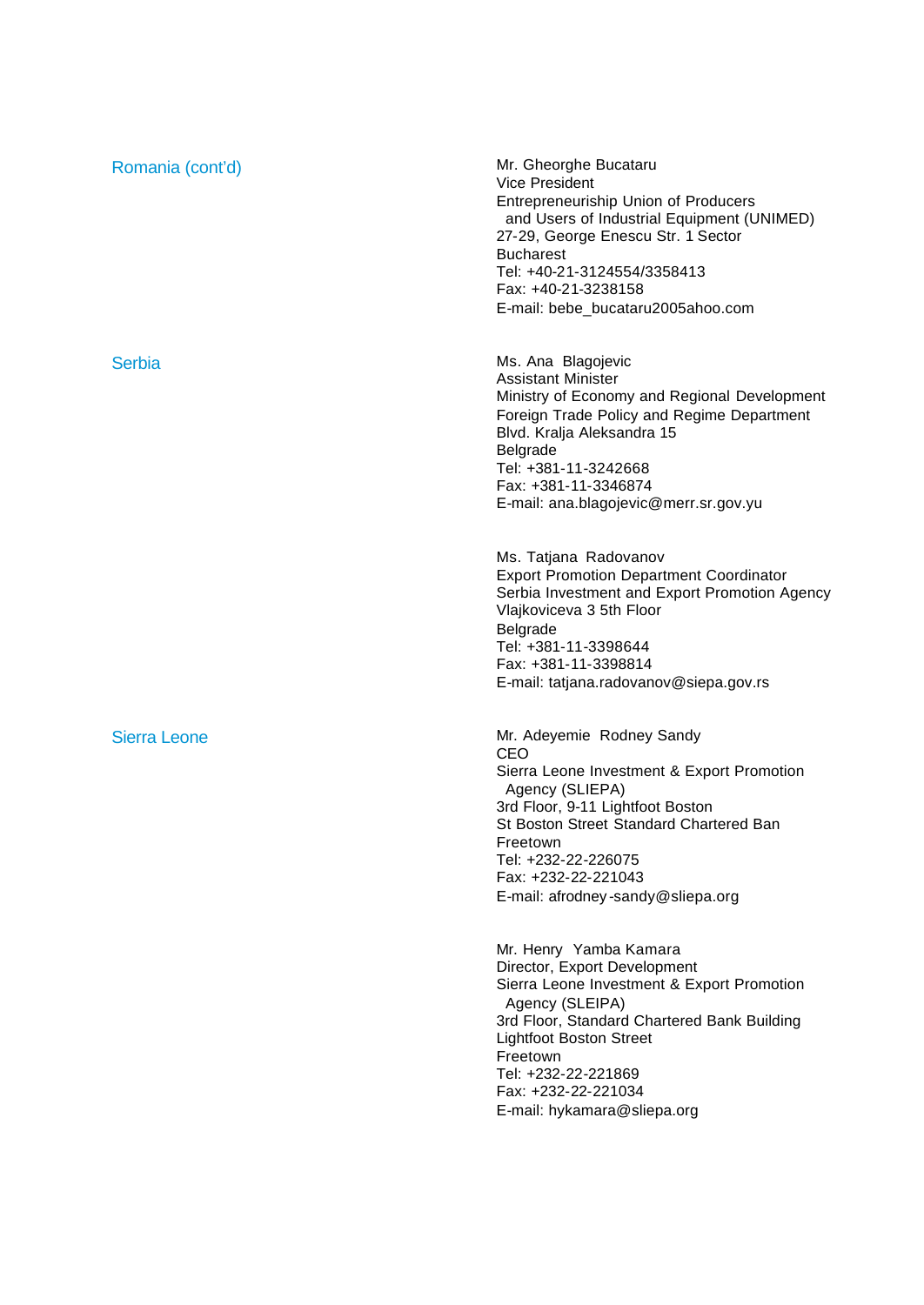## Sierre Leone (cont'd) Mr. Edison Borbor

Assistant Secretary Ministry of Trade and Industry Pollicy, Planning and Research Division 6th Floor, Youyi Building Brookfields Freetown Tel: +232-76566569 Fax: +232-22-235129 E-mail: ediborbor@yahoo.com

South Africa **Ms.** Numbi Msimang Chairperson National Agricultural Marketing Council Block A, 4<sup>th</sup> Floor Meintjiesplein Building 536 Schoeman Street, Arcadia Pretoria 0002 Tel: +27-12-3411115 Fax: +27-12-3411811 E-mail: ntombi@namc.co.za

> Mr. Majahezansi Ngcobo Deputy Director Trade and Investment Promotion City of Johannesburg Department of Economic Development 5<sup>th F</sup>loor, Jorissen Place 66 Jorissen Street **Braamfontein** Tel: +27-11-358 3393 Fax: +27-11-3583444 E-mail: majahezansin@joburg.org.za

Ms. Pinkie Nqeto Director, Export Development Trade and Investment South Africa 77 Meintjies Street Sunnyside Pretoria 0002 Tel: +27-12-3941894 Fax: +27-12-3942894 E-mail: Pinkien@thedti.gov.za

Ms. Miriam Seleoane Assistant Director Trade and Investment South Africa Meintjies Street **Sunnyside** Pretoria 0002 Tel: +27-123941331 Fax: +27-123942331 E-mail: mirriams@thedti.gov.za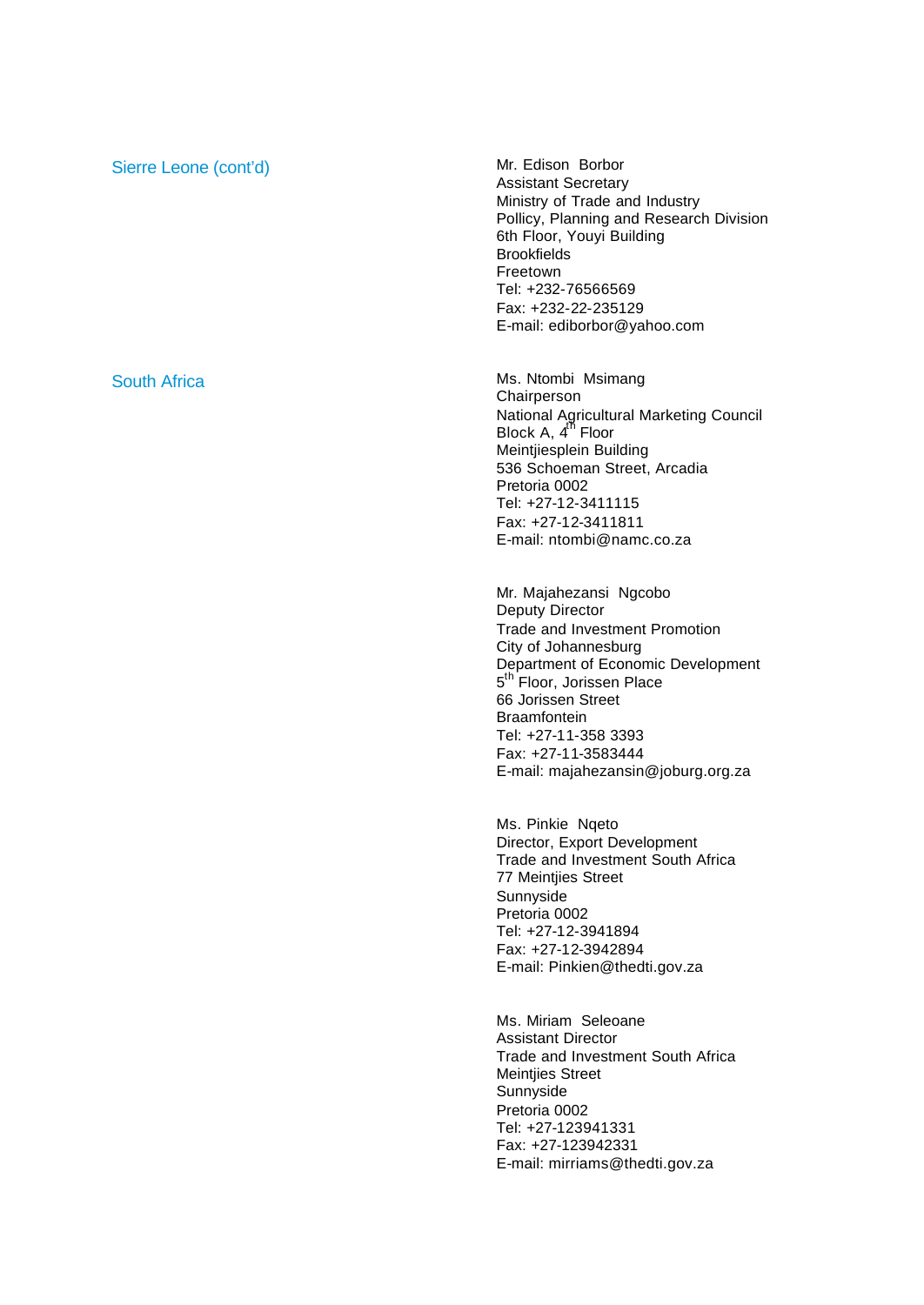Tunisia **Musica Accepter 1986** Ms. Shéhérazade Belaiba Berrehouma **Director** Multilateral Cooperation Tunisian Union for Industry, Trade and Handicrafts (UTICA) Cité Administrative, El Khadra Tunis Tel: +216 -71142025 Fax: +216 -71809886 E -mail: s.belaiba@utica.org.tn

> Ms. Leila Ben -Gacem President Blue Fish Export Consulting Services No 3 imp.5 Rue Azouz Rebai El Manar II 2092 Tunis Tel: +216 -20 -660066 Fax: +216-71-885429 E -mail: l.bengacem@bluefish.com.tn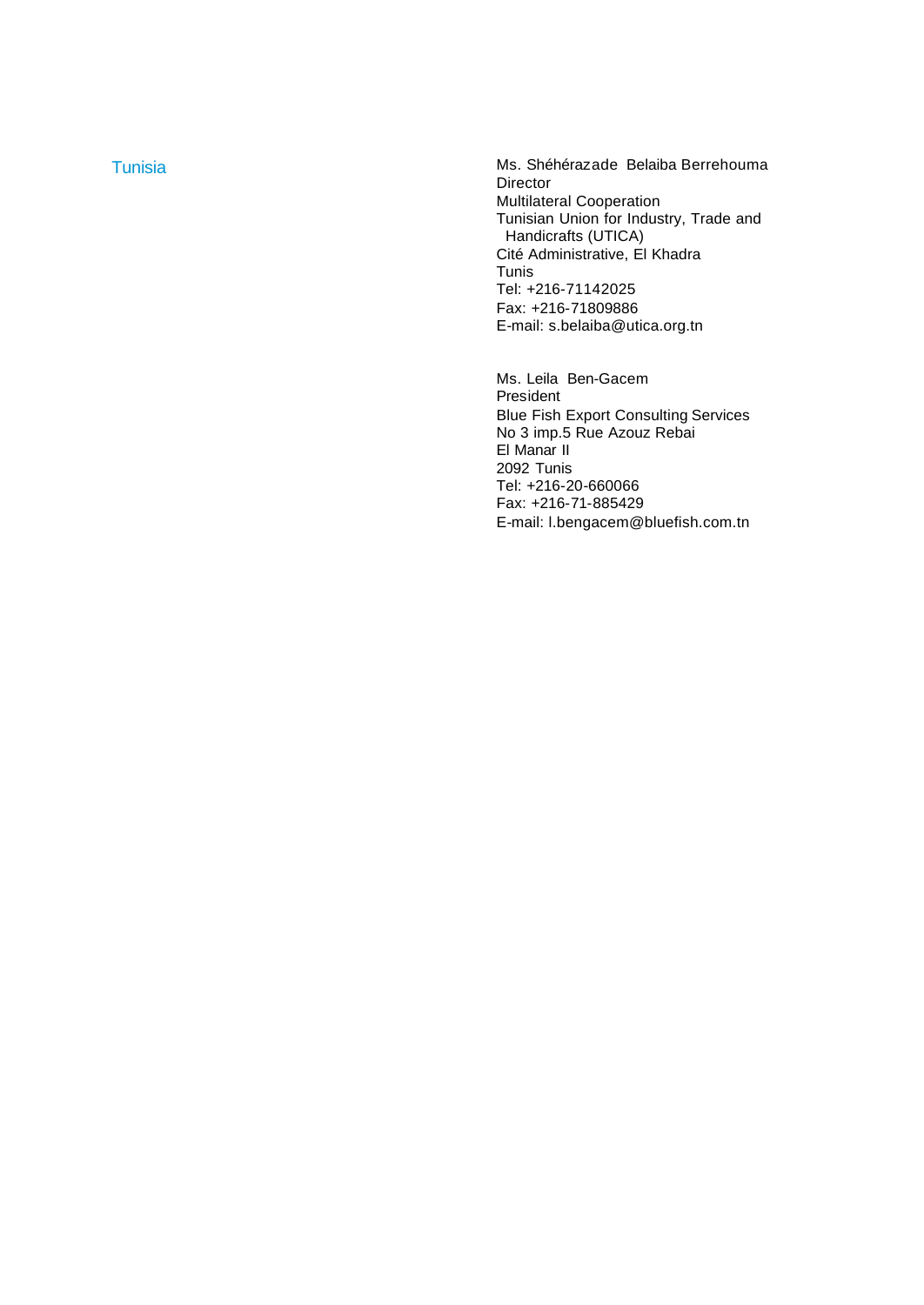### INDIVIDUAL PARTICIPANTS

| <b>Bolivia</b>            | Mr. Oswaldo Barriga Karlbaum<br>General Manager<br>Cámara Departamental de Exportadores<br>de Santa Cruz<br>Av. Velarde $#$ 131<br>Santa Cruz<br>Tel: +591-3-3362030<br>Fax: +591-3-3321509<br>E-mail: obarriga@cadex.org                                                                                                                             |
|---------------------------|-------------------------------------------------------------------------------------------------------------------------------------------------------------------------------------------------------------------------------------------------------------------------------------------------------------------------------------------------------|
| Canada                    | Mr. Pierre Harvey<br>President<br>Harvey International Inc.<br>113 Saint-Jacques St<br>Sherbrooke<br>Quebec<br>Tel: +1-81-93481634<br>Fax: +1-81-93481635<br>E-mail: info@harveyinternational.com                                                                                                                                                     |
| <b>Dominican Republic</b> | Mr. Horacio Alvarez<br><b>Export Advisor</b><br>Export and Investment Center of<br>The Dominican Republic (CEI-RD)<br>Av. 27 de Febrero Apartado 199-2<br>Santo Domingo<br>Tel: +1-809-5305505<br>Fax: +1-809-5308208<br>E-mail: halvarez@cei-rd.gov.do                                                                                               |
| <b>Ecuador</b>            | Mr. Ricardo Estrada Estrada<br><b>Executive President</b><br>Corporation for the Promotion of Exports<br>and Investment (CORPEI)<br>Av. Francisco de Orellana y Miguel Edif.<br>Centro Empresarial Las Camara Torre de Oficina<br>Guayaquil<br>Tel: +593-4-2293094<br>Fax: +593-4-2292910<br>E-mail: restrada@corpei.org.ec                           |
| <b>El Salvador</b>        | Mrs. Patricia Carolina Figueroa García<br>Manager<br><b>External Network and Institutional Relations</b><br><b>Export Promotion Agency of</b><br>El Salvador (EXPORTA)<br>Blvd. Orden de Malta, Edif. D'cora 2o nivel<br>Sta. Elena, Antiguo Cuscatlán<br>La Libertad<br>Tel: +503-22782285<br>Fax: +503-22416413<br>E-mail: pfigueroa@exporta.gob.sv |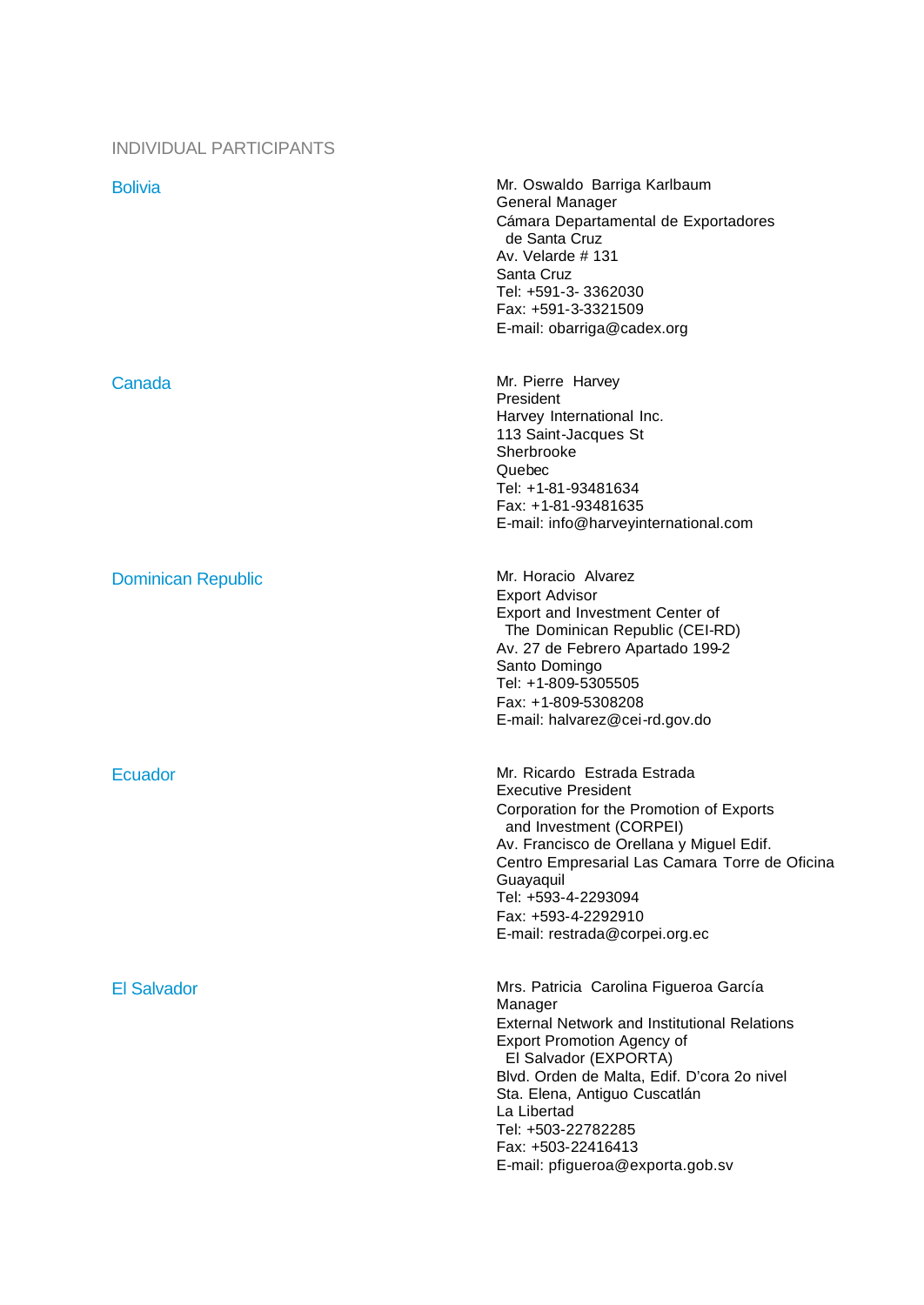| <b>Ethiopia</b>   | Ms. Nigest Haile<br><b>Executive Director</b><br>Center for African Women Economic<br>Empowerment (CAWEE)<br>P.O. Box 41293<br>Addis Ababa<br>Tel: +251-911402957<br>Fax: +251-11-3206066<br>E-mail: cawee@ethionet.et                                                                                    |
|-------------------|-----------------------------------------------------------------------------------------------------------------------------------------------------------------------------------------------------------------------------------------------------------------------------------------------------------|
| Germany           | Ms. Jasmina Popin<br><b>Executive Assistant</b><br><b>Fairtrade Labelling Organizations</b><br>International (FLO)<br>Bonner Talweg 177<br>Bonn 53129<br>Tel: +49-228-94923220<br>Fax: +49-228-2421713<br>E-mail: j.popin@fairtrade.net                                                                   |
| India             | Mr. Mukul Sarkar<br>General Manager<br>Export-Import Bank of India<br>Centre One Building, Floor 21<br>World Trade Centre Complex<br><b>Cuffe Parade</b><br>Mumbai<br>Tel: +91-22-22182296/22172401<br>Fax: +91-22-22183238<br>E-mail: mukul@eximbankindia.in                                             |
| <b>Kazakhstan</b> | Ms. Nailya Abdimoldayeva<br><b>Managing Director</b><br>Corporation for Export Development and Promotion<br>Sustainable Development Fund Kazyna Almaty<br>Gogolya Str., Bld. # 111 5th floor<br>Almaty 050004<br>Tel: +7-727-2590690 (ext.1029)<br>Fax: +7-727-2582151<br>E-mail: abdimoldayeva@kaznex.kz |
| Mongolia          | Mr. Sambuu Demberel<br>Chairman & CEO<br>Mongolian National Chamber of Commerce<br>and Industry<br>11, Sambuu Street<br>Ulaanbaatar - 38<br>Tel: +976-11-312501<br>Fax: +976-11-324620<br>E-mail: chamber@mongolchamber.mn                                                                                |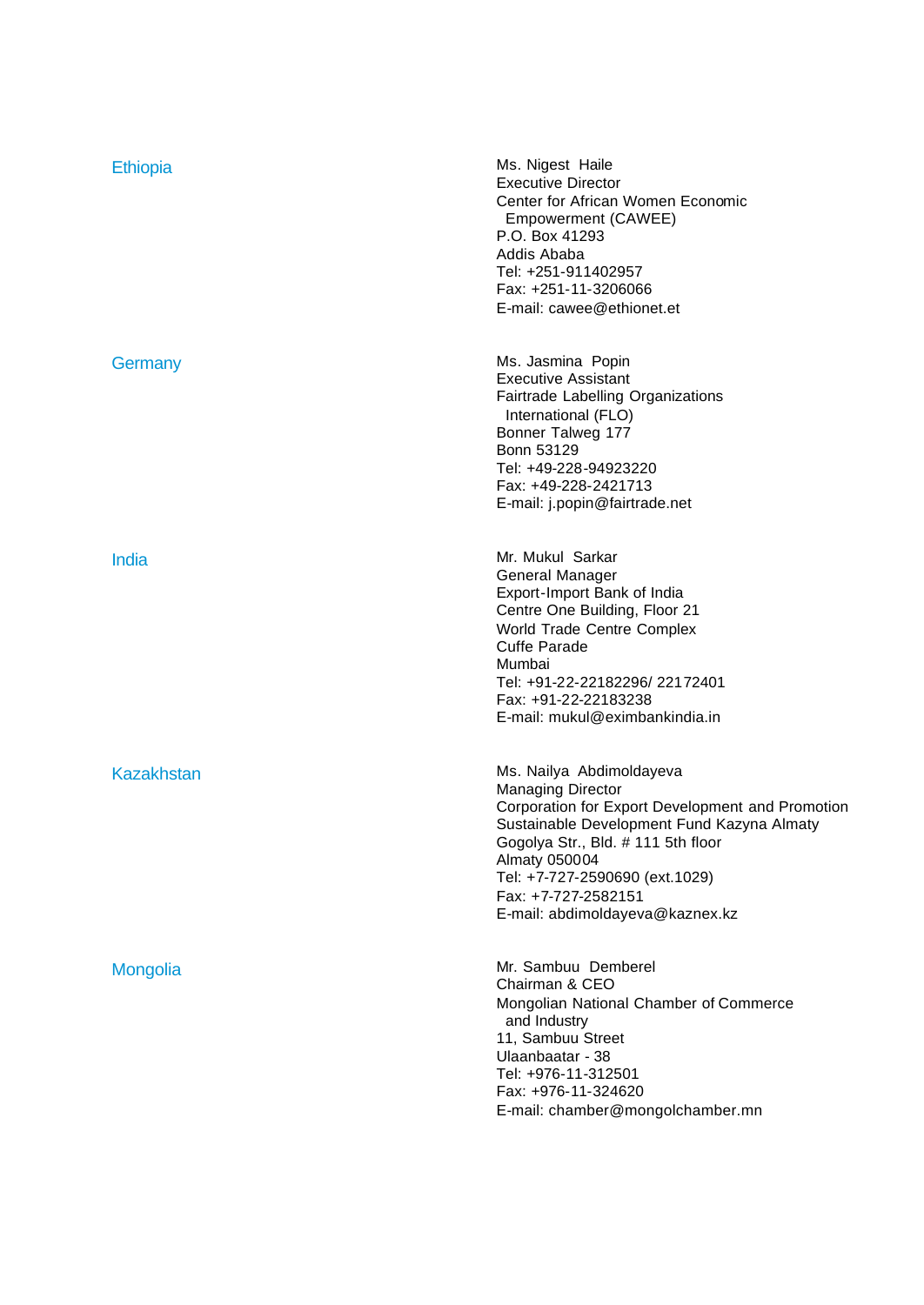| Nigeria                   | Mr. Olufemi Boyede<br>CEO / Managing Director<br>Koinonia Ventures Limited<br>Plot 4, Wing'B',<br>Ijaye Isheri Road Omole Bus Stop<br>P.O. BOX 4153 Ikeja<br>Lagos<br>Tel: +234-1-2300649<br>Fax: +234-1-5557621<br>E-mail: arino99@yahoo.com                                                      |
|---------------------------|----------------------------------------------------------------------------------------------------------------------------------------------------------------------------------------------------------------------------------------------------------------------------------------------------|
| <b>Russian Federation</b> | Mr. Vitaly Rybakov<br>Adviser<br>Ministry of Economic Development of The Russian<br>Federation<br>Department of Analysis and Regulation of Foreign-<br>economic Activity<br>Ovchinnikovskay a nab., 18/1<br>Moscow<br>Tel: +7-903-6851028<br>Fax: +7-495-6517684<br>E-mail: rybakov@economy.gov.ru |
| Senegal                   | Ms. Oulimata Fall Sarr<br>Operation Officer - Business Development Service<br>Senegalese Export Promotion Agency (ASEPEX)<br>Route Du Meridien President - Almadies<br>Dakar<br>Tel: +221-33-8692021<br>Fax: +221-33-8692022<br>E-mail: ofall@asepex.sn                                            |
| <b>Switzerland</b>        | Ms. Gabriela Alvarez<br>Director<br>Latitude Sarl<br>Ruelle des Halles 2<br>CH 1095 Lutry<br>Tel: +41-21-7916186<br>Fax: +41-21-7916187<br>E-mail: alvarez@latitudeglobal.com                                                                                                                      |
|                           | Ms. Victoria Kemanian<br><b>Director</b><br>Latitude<br>Ruelle des Halles 2<br>CH 1095 Lutry<br>Tel: +41-21-7916186<br>Fax: +41-21-7916187<br>E-mail: vkemanian@latitudeglobal.com                                                                                                                 |
|                           | Mr. Ari-Pekka Hameri<br>Professor Supply Chain<br>Lausanne University<br>1015 Lausanne<br>Tel: +41-21-6923460<br>E-mail: Ari-Pekka.Hameri@unil.ch                                                                                                                                                  |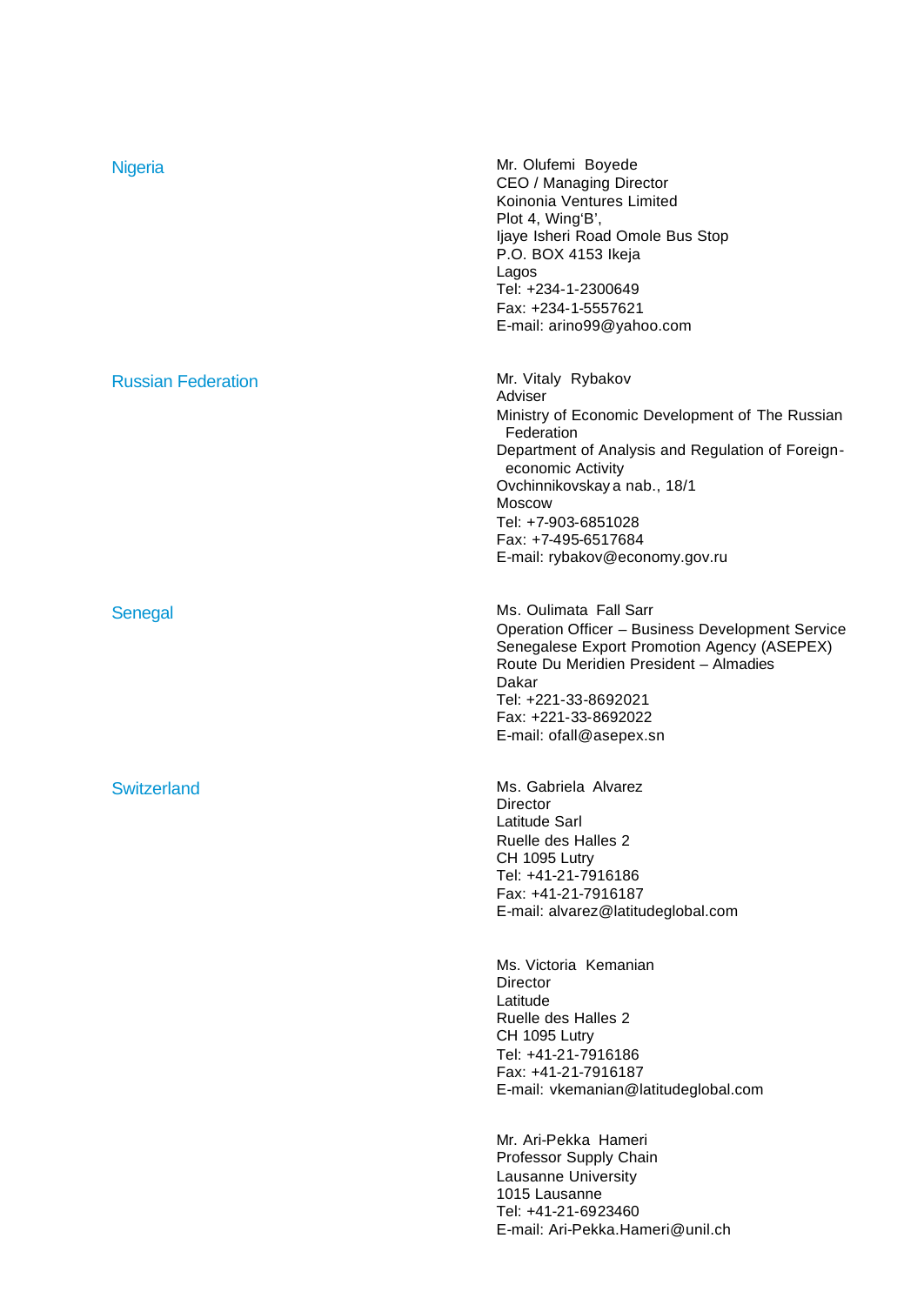### Switzerland (cont'd) Ms. Isabelle Magnin

Deloitte SA Route de Pré-Bois 20 P.O. Box 1808 1215 Geneva Tel: +41-22-7477170 Fax: +41-22-7477070 E-mail: imagnin@deloitte.ch

Mr. John E. Schluter CEO Association Café Africa Place de la Gare 9 1260 Nyon Tel: +41-22-3624152 Fax: +41-22-3624154 E-mail: jes@schluter.ch

Mr. Juan Carlos Ardila CAFEXPORT Rue des Chenevières 11 1800 Vevey Tel : +41-21-9225272 Fax: +41-21-9225274 E-mail: ardila@cafexport.com

Tanzania, United Republic of Mr. Ramadhan H. Khalfan

United Arab Emirates Mr. Saed Al Awadi

Director General Board of External Trade Mwalimu J.K. Nyerere Trade Fair Grounds Kilwa Road P.O. Box 5402 Dar-es-Salaam Tel: +255-22-2850153 Fax: +255-22-2850239 E-mail: betis@intafrica.com

Uganda Ms. Dorothy Tuma **Director** DMT Consultants Ltd. Plot 2B Nakasero Hill Road P.O. Box 40287 Kampala Uganda Fax: +256-414259480 E-mail: dorothy\_tuma@yahoo.com

> Chief Executive Officer Dubai Export Development Corporation Health Care City, Bld 47 1st floor 103 Dubai Tel: +971-4-4298833 Fax: +971-4-4298899 E-mail: saed.alawadi@dedc.gov.ae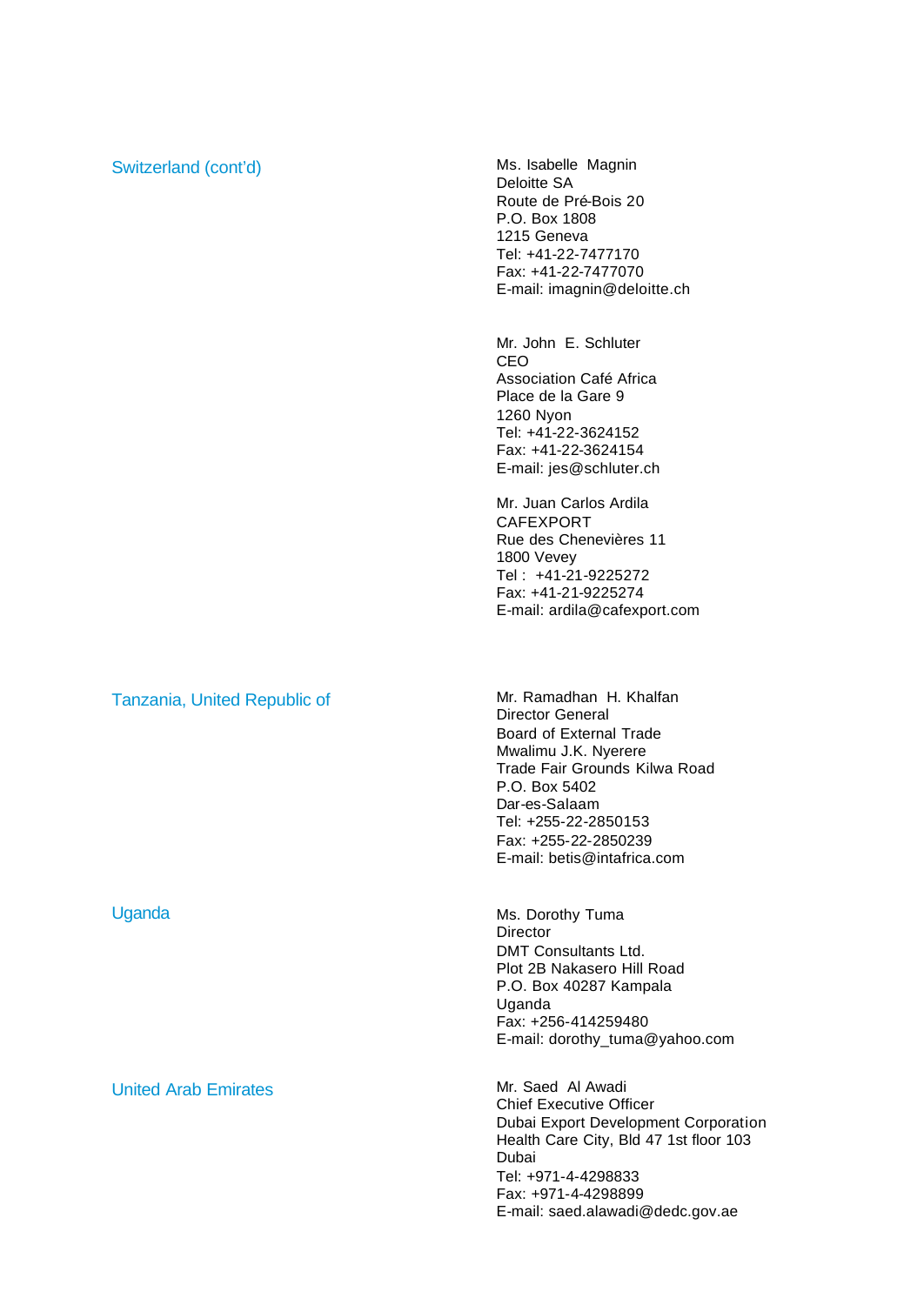| <b>United States of America</b> | Ms. Margaret Chon<br>Donald & Lynda Horowitz Professor for the<br><b>Pursuit of Justice</b><br>Seattle University School of Law<br>901 12th Avenue, Sullivan Hall<br>PO Box 222000<br>Seattle, WA 98122-1090<br>Tel: +1-206-3984042<br>Fax: $+ 1-206-3984036$<br>E-mail: mchon@seattleu.edu |
|---------------------------------|---------------------------------------------------------------------------------------------------------------------------------------------------------------------------------------------------------------------------------------------------------------------------------------------|
|                                 | Mr. C. Knox LaSister<br>Director<br>Smart Inc.<br>833 Howard Avenue<br>New Orleans LA 70113<br>Tel: +1-504-5660900<br>Fax: +1-504-5660080<br>E-mail: cknox@smartinc1.com                                                                                                                    |
| <b>Uzbekistan</b>               | Ms. Ludmila Musaeva<br>Manager<br>Gilson Commercial Ltd.<br>40-27, S.Azimov tr.<br>Tashkent<br>Tel: +998-90-1755588<br>Fax: +998-71-2694426<br>E-mail: Gilson2670@yahoo.com                                                                                                                 |
| Zambia                          | Mr. Glyne Michelo<br>Director<br>Zambia Development Agency<br><b>Privatisation House</b><br>Nasser Road P.O. Box 30819<br>Lusaka<br>Tel: +260-211-220177<br>Fax: +260-211-225270<br>E-mail: gmichelo@zda.org.zm                                                                             |
| Zimbabwe                        | Mr. Herbert Chakanyuka<br><b>Chief Executive Officer</b><br>ZimTrade<br>904 Premium Close<br><b>Mount Pleasant Business Park</b><br>P.O. Box 2738<br>Harare<br>Tel: +263-4-369330/41<br>Fax: +263-4-369244/7<br>E-mail: hchakanyuka@zimtrade.co.zw                                          |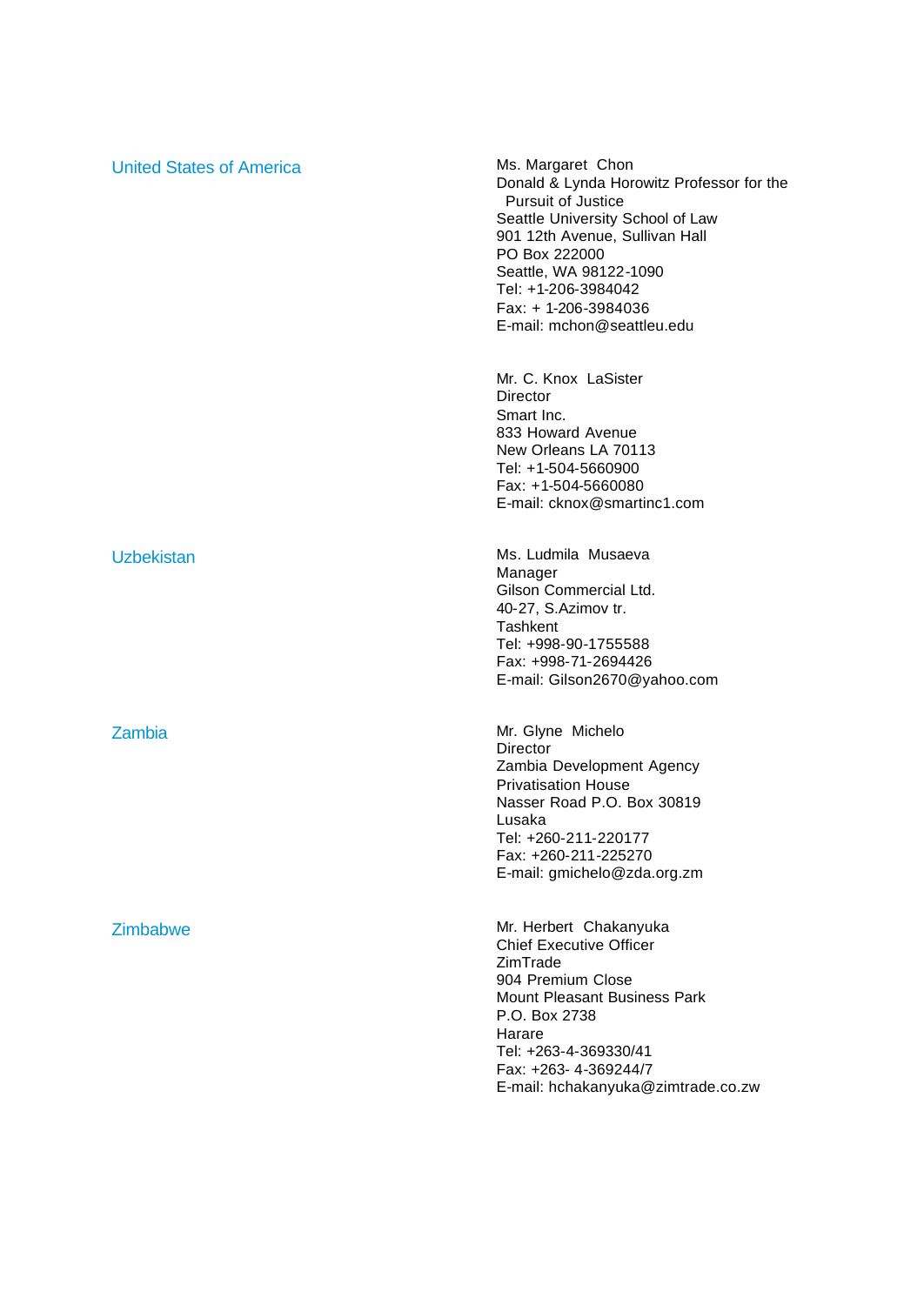# INTERNATIONAL AND BILATERAL ORGANIZATIONS

| Centre for the Promotion of Imports from<br><b>Developing Countries (CBI)</b> | Mr. Hans Klunder<br>Managing Director<br>Centre for the Promotion of Imports from<br>Developing Countries (CBI)<br>Beursplein 37<br>3011 AA Rotterdam<br>The Netherlands<br>Tel: +31-10-2013409<br>Fax: +31-10-4114081<br>E-mail: md@cbi.eu                                                                                     |
|-------------------------------------------------------------------------------|---------------------------------------------------------------------------------------------------------------------------------------------------------------------------------------------------------------------------------------------------------------------------------------------------------------------------------|
|                                                                               | Mr. Dick de Man<br><b>Deputy Director</b><br>Centre for the Promotion of Imports from<br>Developing Countries (CBI)<br>Beursplein 37<br>3011 AA Rotterdam<br>The Netherlands<br>Tel: +31-10-2013404<br>Fax: +31-10-4114081<br>E-mail: dman@cbi.eu                                                                               |
| <b>Caribbean Regional Negotiating Machinery</b><br>(CRNM)                     | Mr. Junior Lodge<br>Technical Co-ordinator, WTO Negotiations<br>C/o Permanent Mission of Jamaica<br>36 Rue de Lausanne<br>1201 Geneva<br>Switzerland<br>Tel: +41-22-9080760<br>E-mail: junior.lodge@crnm.org                                                                                                                    |
| <b>German Technical Cooperation (GTZ)</b>                                     | Mr. Jochen Krebühl<br><b>Forest-Relevant Sustainability Initiatives</b><br>Programme Office for Social and<br><b>Ecological Standards</b><br>Dag-Hammarskjöld-Weg 1-5<br>65726 Eschborn<br>Germany<br>Tel: +49-61-96791462<br>Fax: +49-61-9679801462<br>E-mail: jochen.krebuehl@gtz.de                                          |
| International Labour Office (ILO)                                             | Mr. Pedro Américo Furtado de Oliveira<br>Child Labour and Social Dialogue Specialist<br>International Programme on the Elimination<br>of Child Labour (IPEC)<br>International Labour Office<br>4 Route de Morillons<br>1211 Geneva 22<br>Switzerland<br>Tel: +41-22-7996427<br>Fax: +41-22-7998771<br>E-mail: oliveirap@ilo.org |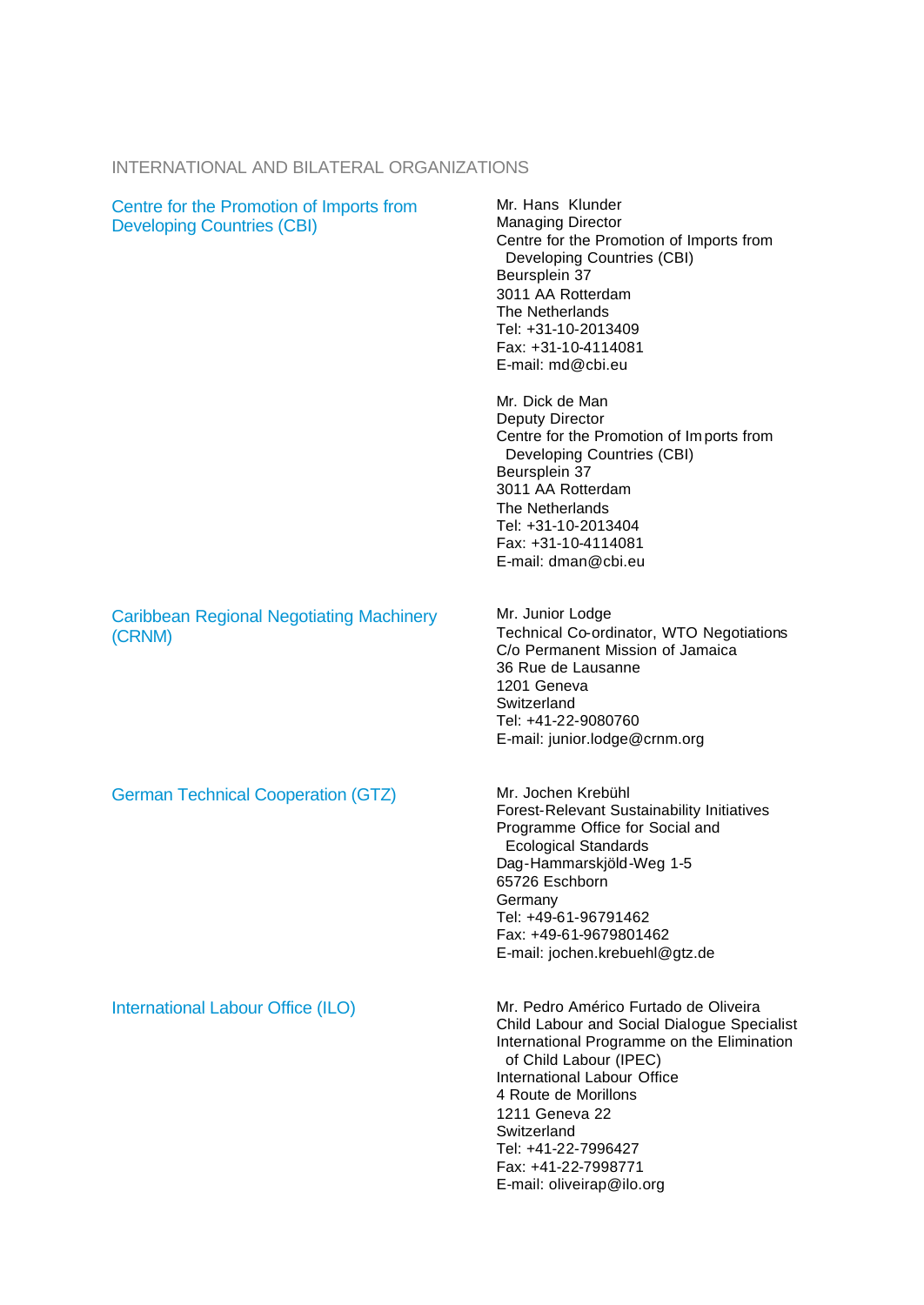International Organization for Standardization (ISO)

#### Permanent Delegation of the European Commission to the WTO

#### Permanent Mission of Argentina to the UN at Geneva

Permanent Mission of Denmark to the UN at Geneva

Mr. Kevin McKinley Deputy Secretary -General International Organization for Standardization 1, Ch. De la Voie-Creuse Case Postale 56 1211 Geneva 20 **Switzerland** Tel: +41-22-7497251 Fax: +41-22-7333430 E-mail: mckinley@iso.org

Ms. Dana Kissinger-Matray Secretary of COPOLCO International Organization for Standardization 1, Ch. De la Voie-Creuse Case Postale 56 1211 Geneva 20 **Switzerland** Tel: +41-22-7490220 Fax: +41-22-7333430 E-mail: kissinger@iso.org

Ms. Michaela Dodini First Secretary Permanent Delegation of the European Commission to the WTO Trade and Development Permanent Delegation of the Europea n Commission to the WTO Rue du Grand Pré 66 Geneva **Switzerland** Tel: +41-22-9182231 E-mail: Michaela.DODINI@ec.europa.eu

Mr. Gonzalo M. Jórdan Second Secretary Permanent Mission of Argentina to the UN at Geneva Route de l'Aéroport 10 Case Postale 536 Geneva 1215 **Switzerland** Tel: +41-22-9298606 Fax: +41-22-7985895 E-mail: gonzalo.jordan@ties.itu.int

Ms. Sofie Hermann Flensborg Attaché Permanent Mission of Denmark to the UN at Geneva Trade and Sustainable Development Rue de Moilebeau 56 1211 Geneva **Switzerland** Tel: +41-22-9180040 E-mail: soffle@um.dk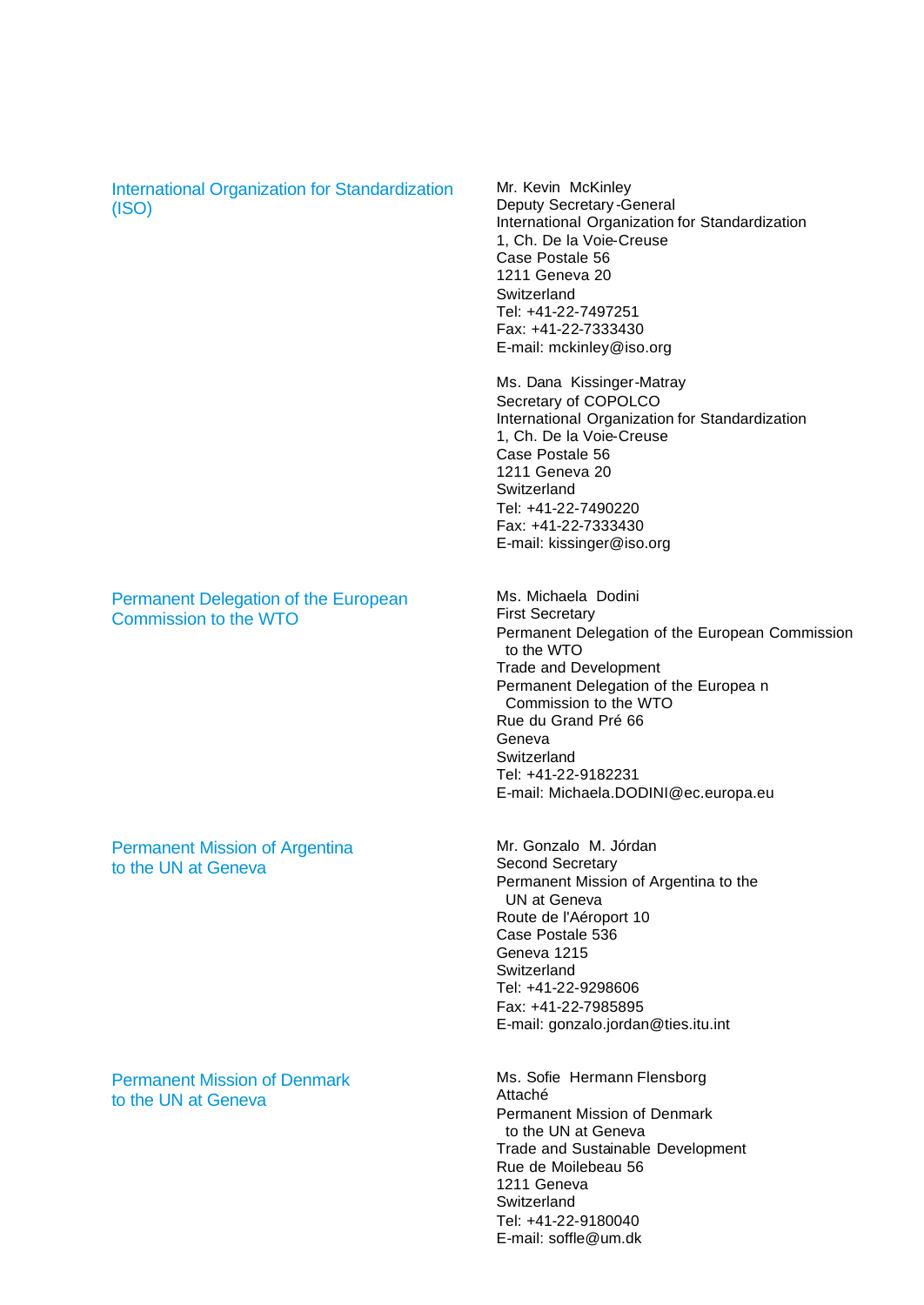Permanent Mission of Germany to the UN at Geneva

Permanent Mission of Jamaica to the UN at Geneva

Permanent Mission of Kyrgyztan to the UN at Geneva

Permanent Mission of the Kingdom of Saudi Arabia to the UN at Geneva

Permanent Mission of Switzerland to the WTO and EFTA

Mr. Lars Selwig First Secretary, Development Policy Permanent Mission of Germany to the UN at Geneva Chemin du Petit Saconnex 28 c 1209 Geneva **Switzerland** Tel: +41-22-7301247 Fax: +41-22-7301285 E-mail: wz-1-io@genf.auswaertiges-amt.de

H.E. Mr. Peter Black Ambassador Permanent Mission of Jamaica to the UN at Geneva Rue de Lausanne 36 1201 Geneva Tel: +41-22-9080760 Fax: +41-22-7384420 E-mail: mission.jamaica@ties.itu.int

H.E. Mr. Muktar Djumaliev Ambassador Permanent Representative United Nations Office and WTO Rue Maunoir 26 1207 Geneva **Switzerland** Tel: +41-22-7079220 Fax: +41-22-7079221 E-mail: kyrgyzmission@bluewin.ch

Mr. Adel Al-Mubarak Saudi Commerical Attaché Permanent Mission of the Kingdom of Saudi Arabia to the UN at Geneva Rue de Lausanne 82 1202 Geneva **Switzerland** Tel: +41-22-7415656 Fax: +41-22-7415650 E-mail: adel@sca-ch.org

Mr. Darius Kurek Counsellor Permanent Mission of Switzerland to the WTO and EFTA 9-11 Rue de Varembé 1211 Geneva **Switzerland** Tel: +41-22-7492537 Fax: +41-22-7492555 E-mail: darius.kurek@seco.admin.ch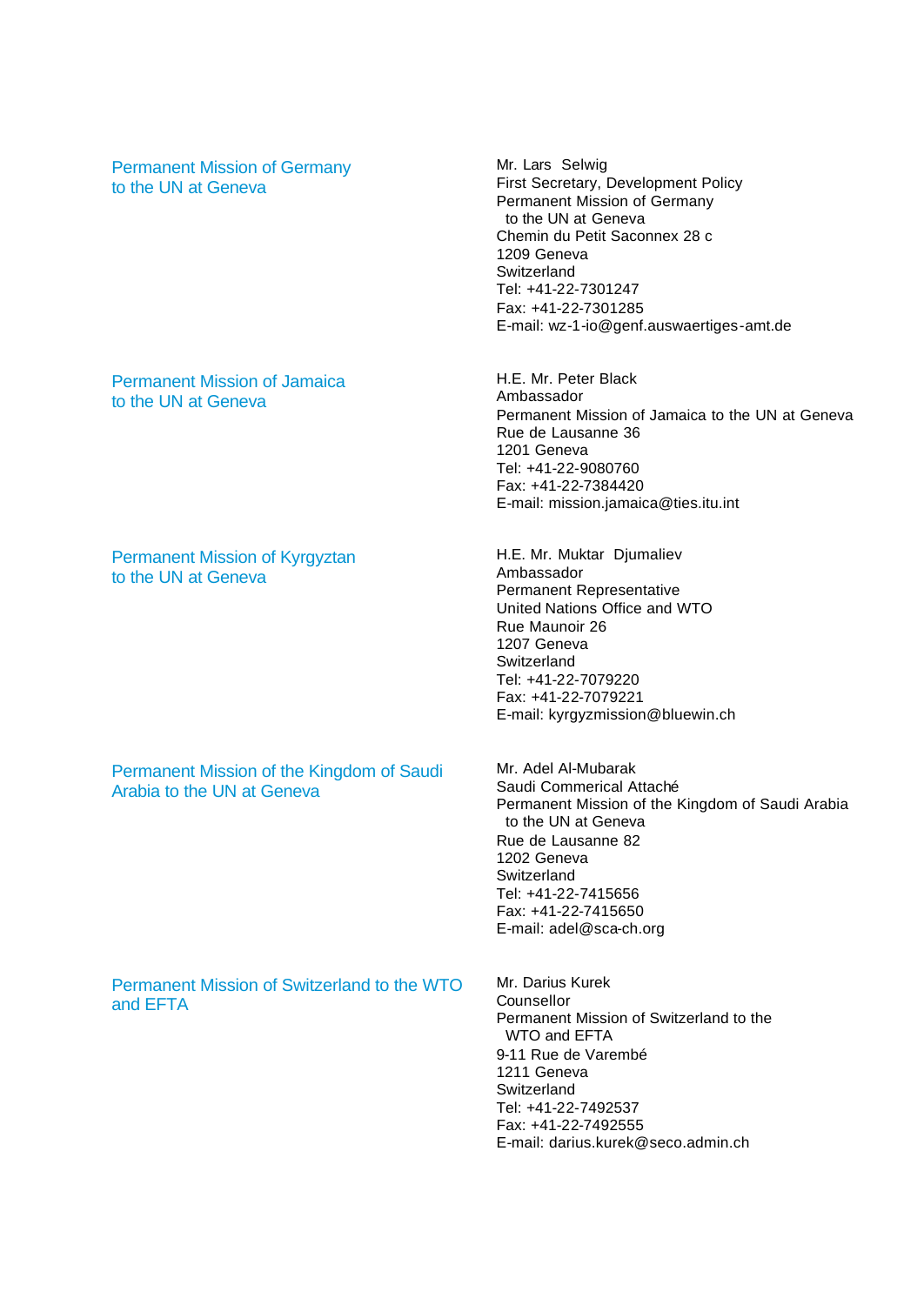Permanent Mission of the Democractic Republic of Timor-Leste to the UN at Geneva

Mr. Alain Dick Deputy Permanent Representative Permanent Mission of the Democratic Republic of Timor-Leste to the UN at Geneva Route de Colovrex 16 1218 Grand Saconnex Geneva Switzerland Tel: +41-22-7883562 Fax: +41-44-3553993 E-mail: Alain\_Dick@TimorLesteInGeneva.com

Swiss State Secretariat for Economic Affairs (SECO)

Mr. Hans Peter Egler Head, Trade and Clean Technology Cooperation Development State Secretariat for Economic Affairs Effingerstrasse 1 3003 Bern **Switzerland** Tel: +41-31-3240813 Fax: +41-31-3228630 E-mail: hans -peter.egler@seco.admin.ch

Ms. Anne Aymone de Chambrier Programme Manager Trade Promotion State Secretariat for Economic Affairs Effingerstrasse 1 3003 Berne Switzerland Tel: +41-31-3233735 Fax: +41-31-3228630 E-mail: anne.dechambrier@seco.admin.ch

Ms. Deborah Schmidiger Program Manager Trade and Clean Technology Cooperation Development State Secretariat for Economic Affairs Effingerstrasse 1 3003 Bern Switzerland Tel: +41-31-3240817 Fax: +41-31-3228630 E-mail: deborah.schmidiger@seco.admin.ch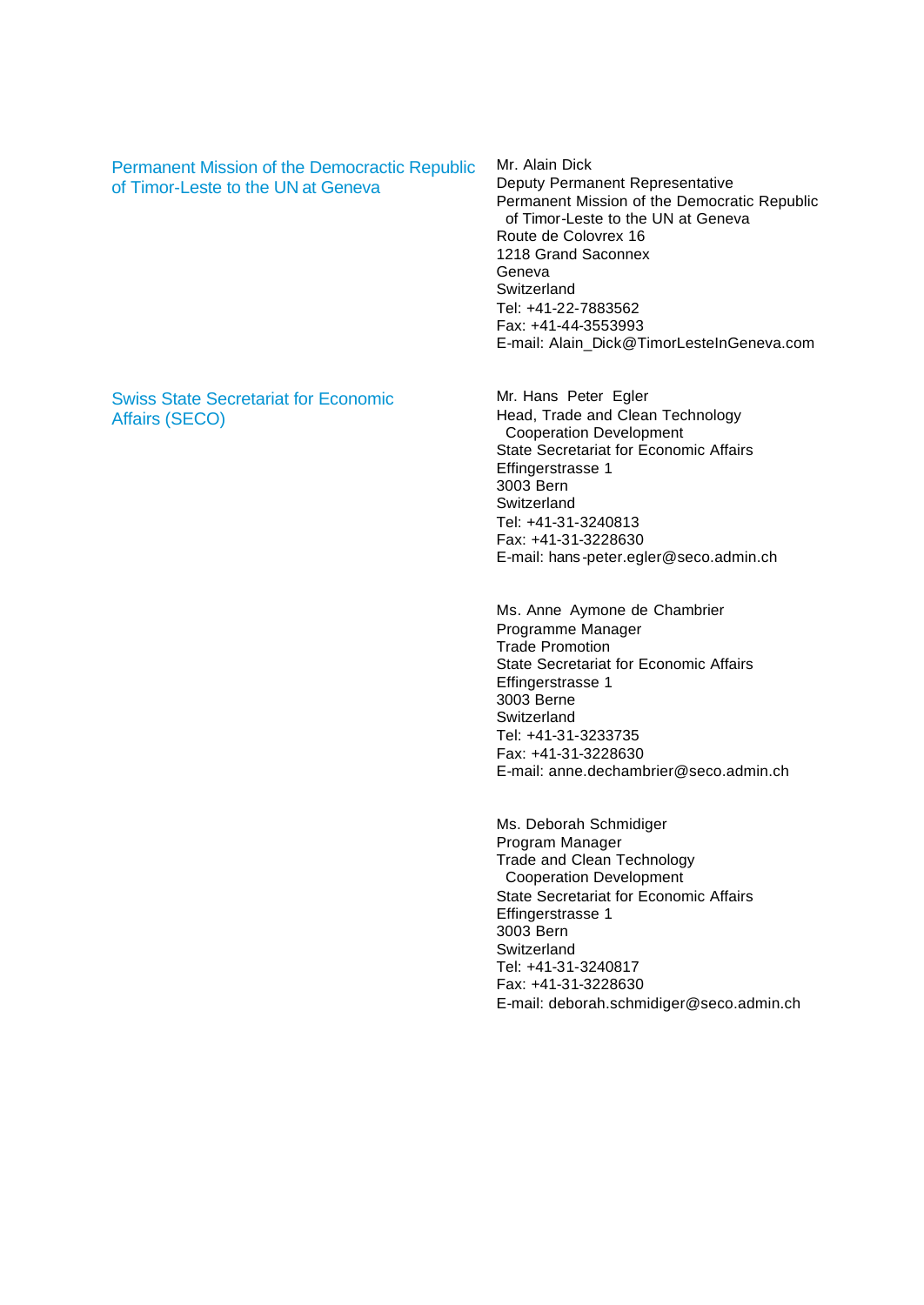| United Nations Conference on Trade and<br><b>Development (UNCTAD)</b> | Mr. Supachai Panitchpakdi<br>Secretary-General<br>United Nations Conference on Trade<br>and Development<br>Palais des Nations 8-14 Avenue de la Paix<br>1211 Geneva<br>Switzerland<br>Tel: +41-22-917-5809<br>Fax: +41-22-917-0051<br>E-mail: Widad.Bachayani@unctad.org                  |
|-----------------------------------------------------------------------|-------------------------------------------------------------------------------------------------------------------------------------------------------------------------------------------------------------------------------------------------------------------------------------------|
|                                                                       | Mr. Ulrich Hoffmann<br>Chief<br>Trade and sustainable development<br>United Nations Conference on Trade<br>and Development<br>Palais des Nations 8-14 Avenue de la Paix<br>1211 Geneva<br>Switzerland<br>Tel: +41-22-9175780<br>Fax: +41-22-9170247<br>E-mail: ulrich.hoffmann@unctad.org |
| <b>United Nations Development Programme</b><br>(UNDP)                 | Ms. Najat Rochdi<br><b>Deputy Director</b><br>United Nations Development Programme (UNDP)<br>Palais des Nations<br>Geneva 10 CH 1211<br>Switzerland<br>Tel: +41-22-9178202<br>Fax: +41-22-9178014<br>E-mail:najat.rochdi@undp.org                                                         |
|                                                                       | Mr. David Luke<br>Senior Trade Adviser and Coordinator<br>Trade and Human Development Unit<br>United Nations Development Programme (UNDP)<br>Palais des Nations<br>Geneva 10 CH 1211<br>Switzerland<br>Tel: +41-22-9178202<br>Fax: +41-22-9178014<br>E-mail:david.luke@undp.org           |
| <b>United Nations Environment Programme</b><br>(UNEP)                 | Mr. Asad Naqvi<br>Programme Officer<br><b>Economics and Trade Branch</b><br>Division of Technology, Industry and Economics<br>United Nations Environment Programme (UNEP)<br>11-13 Chemin des Anémones<br>1219 Geneva<br>Switzerland<br>Tel: +41-22-9178620<br>Fax: +41-22-9178076        |

E-mail: asad.naqvi@unep.ch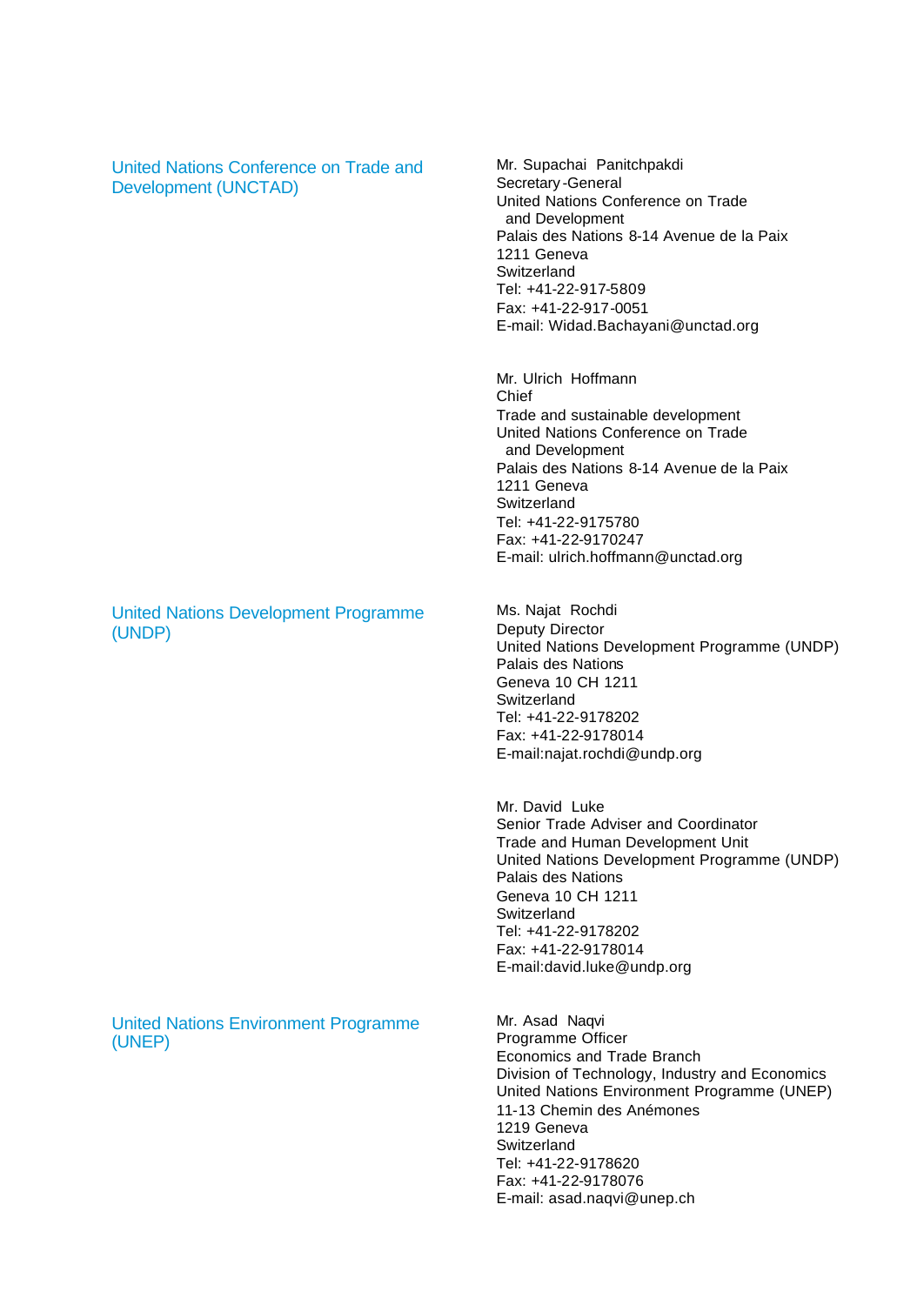United Nations Environment Programme (UNEP) (cont'd)

Ms. Sophie Kuppler Programme Officer Economics and Trade Branch Division of Technology, Industry and Economics United Nations Environment Programme (UNEP) 11-13 Chemin des Anémones 1219 Geneva Switzerland Tel: +41-22-9178620 Fax: +41-22-9178076 E-mail: sophie.kuppler@unep.ch

Mr. Lutz Weischer Robert Bosch Foundation Fellow Economics and Trade Branch Division of Technology, Industry and Economics United Nations Environment Programme (UNEP) 11-13 Chemin des Anémones 1219 Geneva Switzerland Tel: + 41-22-9178686 Fax: + 41-22-9178076 E-mail: lutz.weischer@unep.ch

United Nations Industrial Development Organization (UNIDO)

Mr. Bernardo Calzadilla-Sarmiento Deputy Representative to the United Nations and other International Organizations in Geneva Le Bocage I, Bureau 82 Palais des Nations 8-14 Avenue de la Paix 1211 Geneva **Switzerland** Tel: +41-22-9173373 Fax: +41-22-9170059 E-mail: b.calzadilla@unido.org

Director General World Trade Organization Centre William Rappard 154 Rue de Lausanne 1211 Geneva **Switzerland** Tel: +41-22-7395111 Fax: +41-22-7314206 E-mail: Pascal.Lamy@wto.org

Mr. Patrick Low **Director** Economic Research & Statistics World Trade Organization Centre William Rappard 154 Rue de Lausanne 1211 Geneva **Switzerland** Tel: +41-22-7395605 Fax: +41-22-7395762 E-mail: patrick.low@wto.org

World Trade Organization (WTO) Mr. Pascal Lamy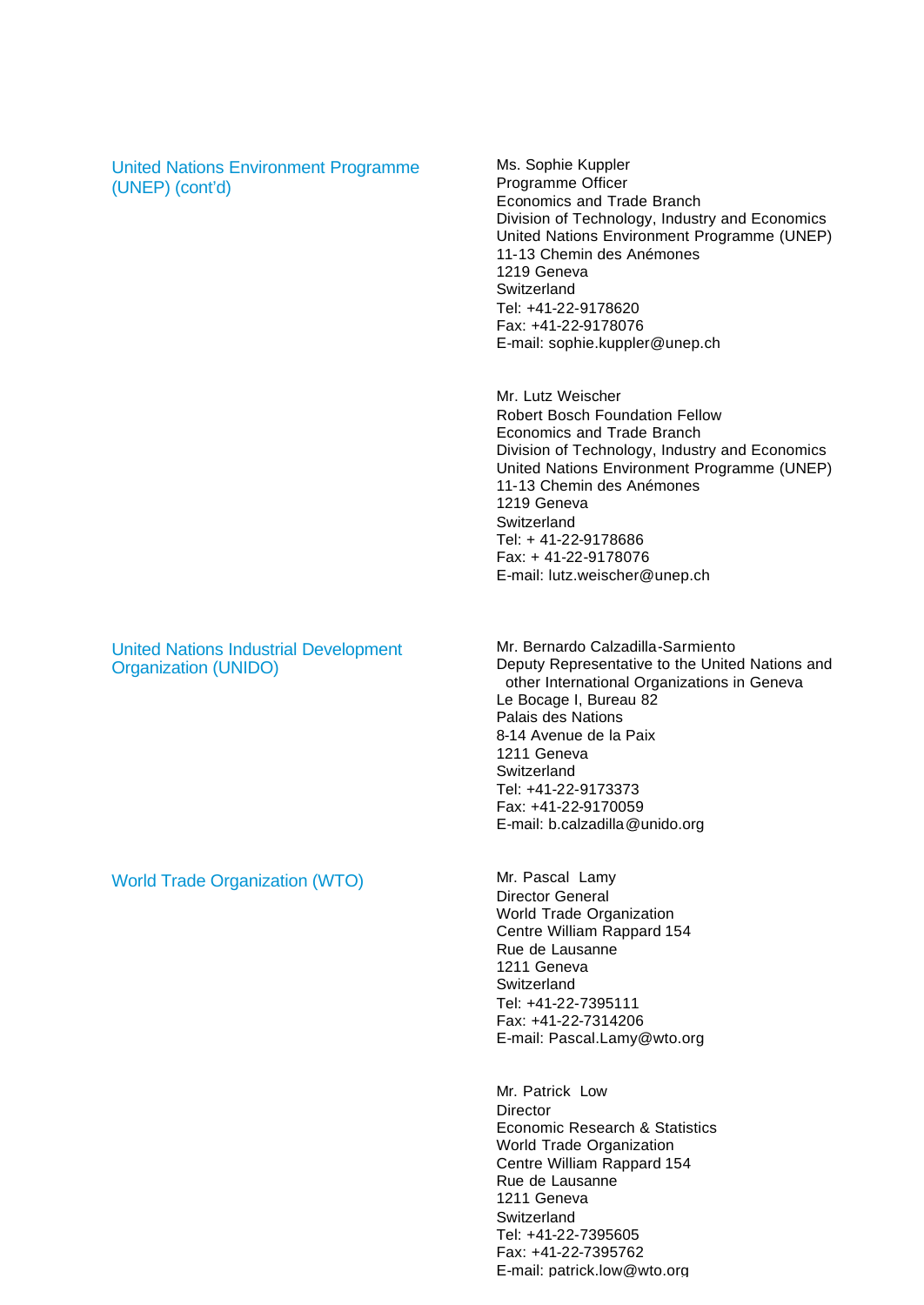#### RESOURCE PERSONS

Development Alternatives Mr. Ashok Khosla

Celebrity Speakers Limited Ms. Samira Ahmed

#### Department for International Development (DFID)

The Ethisphere Institute Mr. Alexander Brigham

President Development Alternatives 111/9-Z, Kishanga 110070 New Delhi India Tel: +91-11-26149809 Fax: +91-11-26130817 E-mail: akhosla@gmail.com

Presenter / Reporter Celebrity Speakers Limited 90 High Street Burnham SL1 7JT United Kingdom Tel: +44-1628-601400 Fax: +44-1628-601401 E-mail: s.ahmed@speakers.co.uk

Mr. Gareth Thomas UK Minister of State Department for Business, Enterprise & Regulatory Reform (BERR) Department for International Development 1 Palace Street London SW1E 5HE United Kingdom Tel: +44-20-70230000

Mr. Alasdair Wardhaugh Private Secretary to Parliamentary Under Secretary of State for DFID and BERR Department for International Development 1 Palace Street London SW1E 5HE United Kingdom Tel: +44-20-70231212 Fax: +44-20-70230634 E-mail: aj-wardhaugh@dfid.gov.uk

Executive Director The Ethisphere Institute 2020 N. Central Avenue Phoenix AZ 85004 United States of America Tel: +1-602-7129919 E-mail: abrigham@ethisphere.com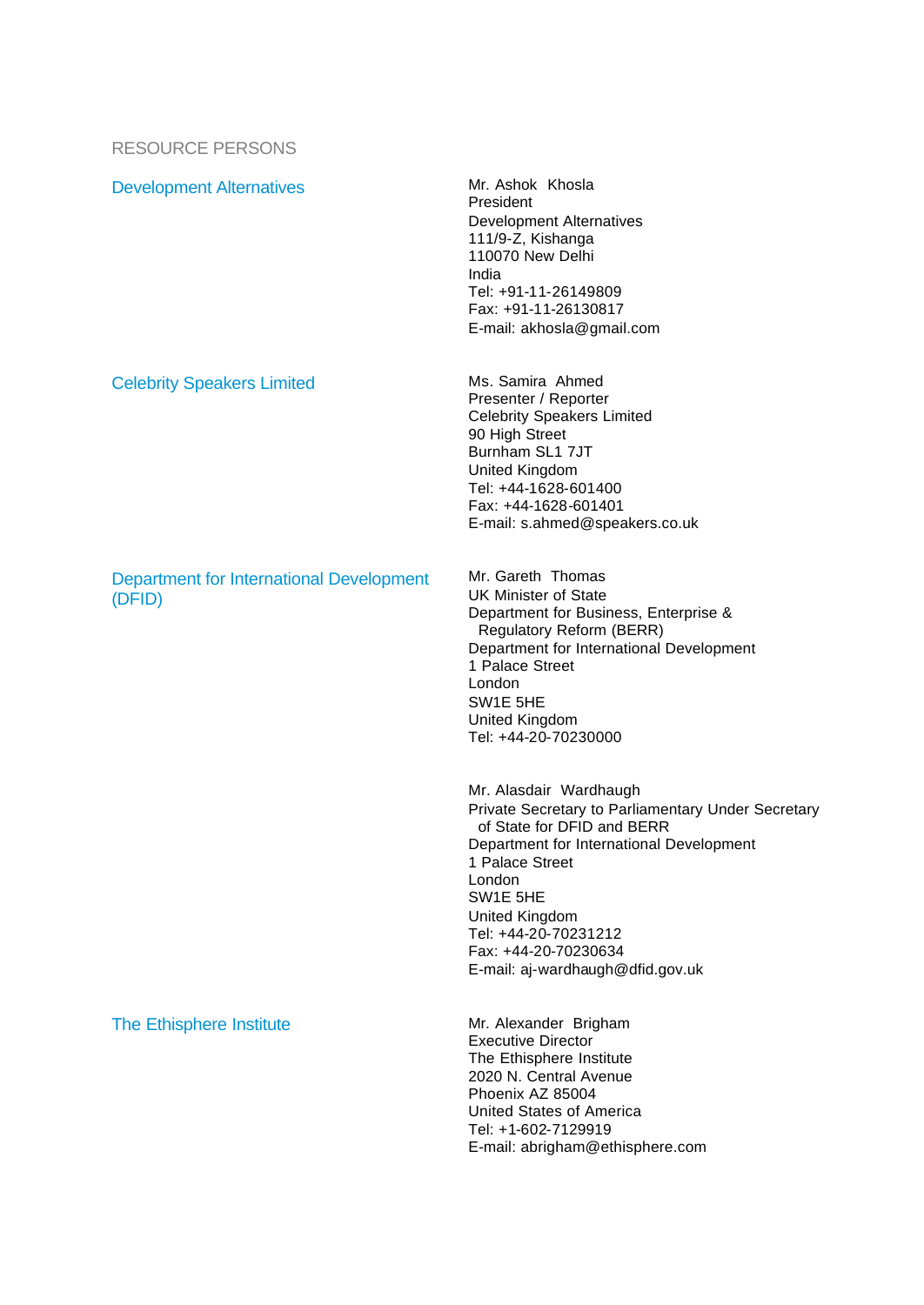| <b>The Leakey Collection</b>             | Ms. Katy Leakey<br>Founder<br>The Leakey Collection<br>336, Otero<br>Newport Beach CA 92663<br>United States of America<br>Tel: +1-949-7210103<br>E-mail: leakeycollection@uuplus.com                                                           |
|------------------------------------------|-------------------------------------------------------------------------------------------------------------------------------------------------------------------------------------------------------------------------------------------------|
|                                          | Mr. Philip Leakey<br>Founder<br>The Leakey Collection<br>336, Otero<br>Newport Beach CA 92663<br>United States of America<br>Tel: +1-949-7210103<br>E-mail: leakeycollection@uuplus.com                                                         |
| <b>Kelsall Limited</b>                   | Mr. Neil Kelsall<br><b>Chief Executive Officer</b><br>Kelsall Limited<br><b>Brabin Hall</b><br><b>Windy Street</b><br>Chipping PR32GD<br>United Kingdom<br>Tel: +44-161-4088885<br>E-mail: Neil.kelsall@activenous.com                          |
| <b>The Humanistic Management Network</b> | Mr. Ernst Von Kimakowitz<br>Co-Founder<br>The Humanistic Management Network<br>Hoehenweg 2<br>9000 St Gallen<br>Switzerland<br>Tel: +41-764742871<br>E-mail: ernst.vonkimakowitz@student.unisg.ch                                               |
| <b>Development Alternatives</b>          | Mr. Arun Kumar<br>President - Business Initiatives<br><b>Development Alternatives</b><br>111/9-Z, Kishanga<br>Vasant Kunj<br>110070 New Delhi<br>India<br>Tel: +91-11-26134103<br>Fax: +91-11-26130817<br>E-mail: akumar@devalt.org             |
| The Federation of Thai Industries        | Mr. Anukul Tamprasirt<br>Deputy General Secretary<br>The Federation of Thai Industries<br>128/97 Payathai Plaza Building 8th Floor Suite N<br>Payathai Rd, Rajtawee,<br>Bangkok 10400<br>Thailand<br>Tel: +66-2-2165776-7<br>Fax: +66-2-2165775 |

E-mail: anukul@thaicom.biz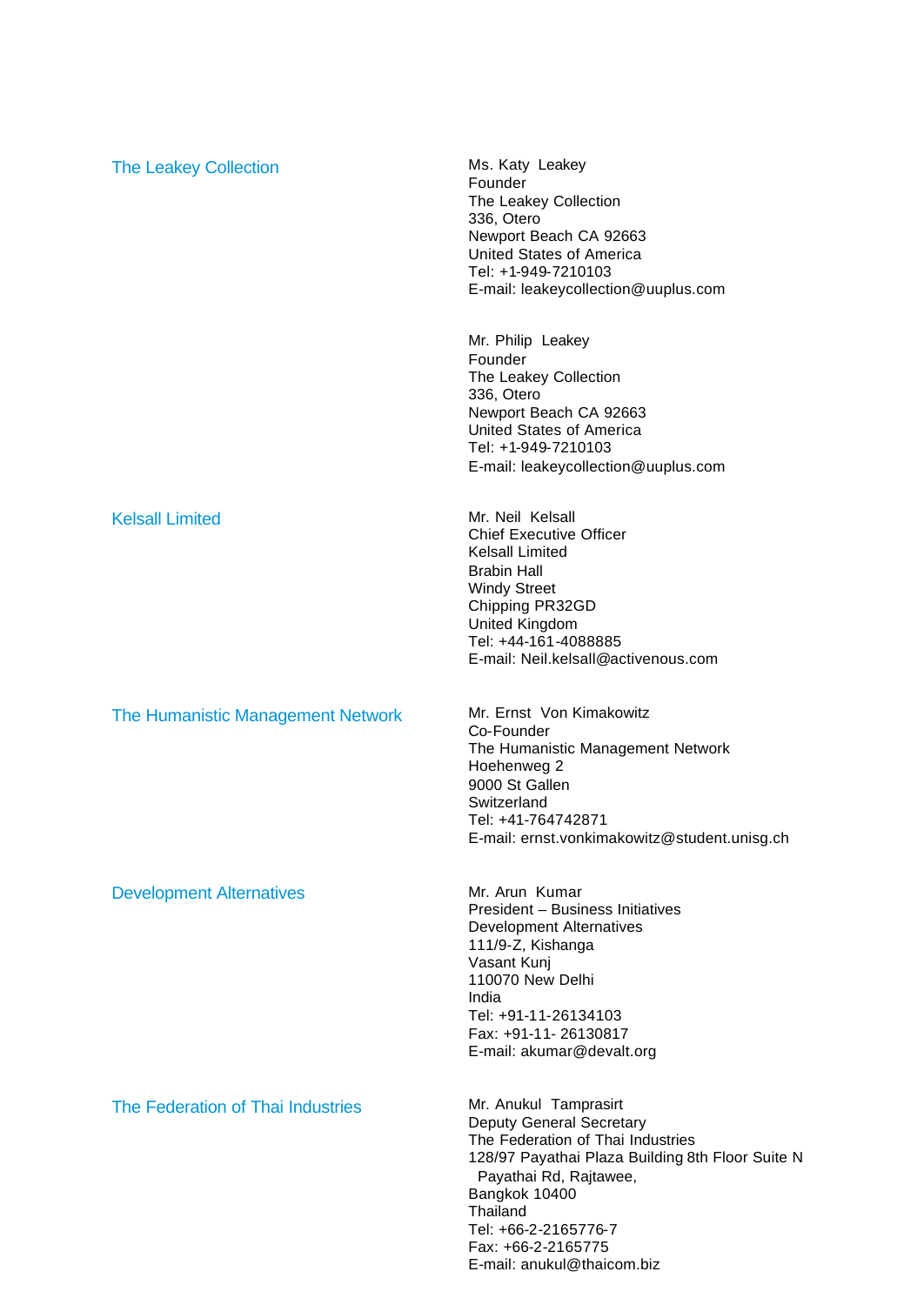| <b>Rhodes University Invested Business School</b> | Mr. Gavin Staude<br><b>Director</b><br><b>Rhodes University Investec Business School</b><br>P.O. Box 94<br>Grahamstown 6140<br>South Africa<br>Tel: +27-46-603 8111<br>E-mail: g.staude@ru.ac.za                                       |
|---------------------------------------------------|----------------------------------------------------------------------------------------------------------------------------------------------------------------------------------------------------------------------------------------|
| The SPAR Group Ltd.                               | Mr. Kevin O'Brien<br><b>Group Company Secretary</b><br>The SPAR Group Ltd.<br>2 Chancery Lane<br>Pinetown<br>South Africa<br>Tel: +27-31-7191811<br>Fax: +27-31-7191826<br>E-mail: kevin.obrien@spar.co.za                             |
| <b>TBWA Group Durban</b>                          | Mr. James Porter<br><b>Executive Chairman</b><br><b>TBWA Group Durban</b><br>Southend<br>Essex Gardens, Nelson Road<br>Westville 3630<br>South Africa<br>Tel: +27-31-2676600<br>Fax: +27-31-2676602<br>E-mail: james.porter@tbwa.co.za |
| <b>Procter &amp; Gamble</b>                       | Ms. Ania Jakubowski<br><b>Associate Director</b><br>Marketing<br>Procter & Gamble<br>Route de Saint Georges 47<br>1213 Geneva<br>Switzerland<br>E-mail: Jakubowski.a@pg.com                                                            |
| <b>Rainforest Alliance</b>                        | Mr. Roland Higgins<br>Policy Advisor<br><b>Rainforest Alliance</b><br>665 Broadway Suite 500<br>New York 10012<br>United States of America<br>Tel: +32-475-989198<br>Fax: +32-2-7315843<br>E-mail: r.Higgins@telenet.be                |
| <b>International Chamber of Commerce</b>          | Ms. Jacqueline Coté<br><b>ICC Permanent Representative</b><br>International Chamber of Commerce<br>Carrefour de Rive 1<br>1211 Geneva<br>Switzerland<br>Tel: +41-22-7374139<br>E-mail: jce@iccwbo.org                                  |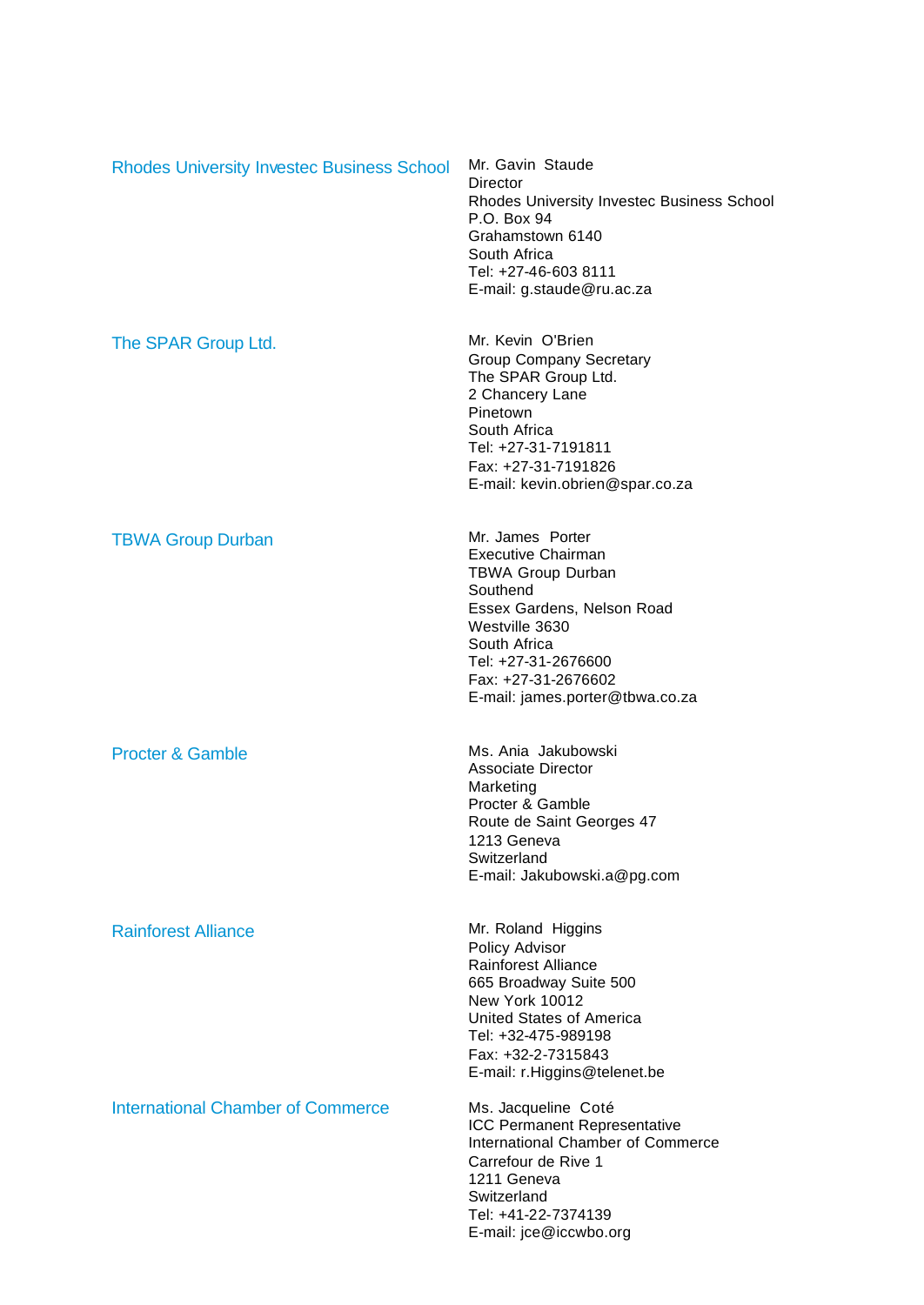| <b>Titikaveka Growers Association</b>                                      | Mr. Teava Iro<br>Chairman<br><b>Titikaveka Growers Association</b><br>Rarotonga<br>Cook Islands<br>Tel: +682-20051<br>Fax: +682-25088<br>E-mail: pryor@tangaroaci.co.ck                                                                             |
|----------------------------------------------------------------------------|-----------------------------------------------------------------------------------------------------------------------------------------------------------------------------------------------------------------------------------------------------|
| <b>COOP</b>                                                                | Ms. Sibyl Anwander<br>Head of Quality Assurance and Sustainability<br><b>COOP</b><br>Thiersteinerallee 14<br>4002 Basel<br>Switzerland<br>Tel: +41-61-3367088<br>Fax: +41-61-3367135<br>E-mail: sibyl.anwander@coop.ch                              |
| <b>XacBank</b>                                                             | Mr. Bold Magvan Harchuu<br>President<br>XacBank<br><b>Prime Minister Amar's Street</b><br><b>Suhbaatar District</b><br>P.O. Box 46/721<br>Ulaanbaatar 210646<br>Mongolia<br>Tel: +976-11-318185<br>Fax: +976-11-328701<br>E-mail: bold.m@xacbank.mn |
| <b>International Interdisciplinary Environmental</b><br><b>Association</b> | Mr. Anthony Lumby<br>President<br>International Interdisciplinary Environmental<br>Association<br><b>Howard College Campus</b><br>Durban 4041<br>South Africa<br>Tel: +27-11-7178083<br>E-mail: Anthony.Lumby@wits.ac.za                            |
| Danish Institute for International Studies<br>(DIIS)                       | Mr. Simon Bolwig<br><b>Project Researcher</b><br>Trade and Development Research Unit<br>Danish Institute for International Studies (DIIS)<br>Strandgade 56<br>DK-1401 Copenhagen K<br>Denmark<br>Tel: +45-3269-8743<br>E-mail: sbo@diis.dk          |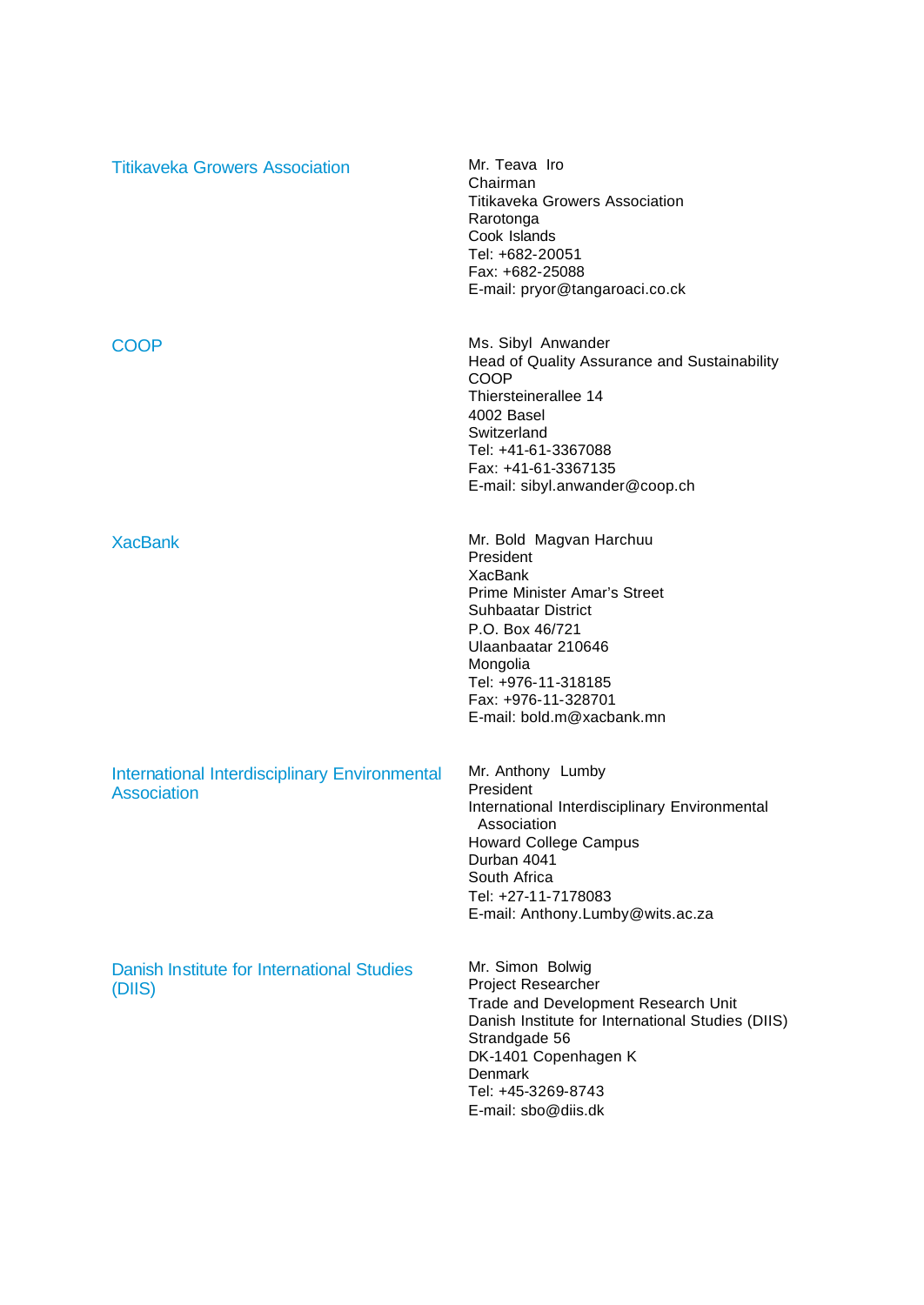| <b>Bio-Suisse</b>                                         | Mr. Markus Arbenz<br>Director<br><b>Bio-Suisse</b><br>Margarethenstrasse 87<br>CH-4053 Basel<br>Switzerland<br>Tel: +41-61-3859610<br>Fax: +41-61-3859611<br>E-mail: markus.arbenz@bio-suisse.ch                                                        |
|-----------------------------------------------------------|---------------------------------------------------------------------------------------------------------------------------------------------------------------------------------------------------------------------------------------------------------|
| <b>Fairtrade Labelling Organizations</b><br>International | Mr. Robin Cameron<br><b>Chief Executive</b><br>Fairtrade Labelling Organizations International<br>Bonner Talweg 177<br><b>Bonn</b><br>Germany<br>Tel: +49-228-94923220<br>Fax: +49-228-2421713<br>E-mail: r.cameron@fairtrade.net                       |
| <b>Clifton Packaging Group PLC</b>                        | Mr. Khalid Sheikh<br>Chairman<br><b>Clifton Packaging Group PLC</b><br><b>Meridian Business Park</b><br>Centurion Way<br>Leicester LE19 1WH<br>United Kingdom<br>Tel: +44-116-2893355<br>Fax: +44-116-2891113<br>E-mail: khalid@cliftonpackaging.co.uk  |
| <b>PDS Organic Spices</b>                                 | Mr. Sunil Joseph<br>General Manager<br>PDS Organic Spices<br>Peermade Development Society<br>Valanjanganam<br>Kuttikanam P.O.<br>Peermade 685531<br>Kerala<br>India<br>Tel: +91-4869-233990<br>Fax: +91-4869-233875<br>E-mail: sunil.muricken@gmail.com |
| <b>Fair Wear Foundation</b>                               | Mr. Bernhard Herold<br>Coordinator Switzerland<br><b>Fair Wear Foundation</b><br>Schanzeneckstrasse 25<br>3012 Bern<br>Switzerland<br>Tel: +41-31-3015890<br>Fax: +41-31-3015892<br>E-mail: herold@fairwear.nl                                          |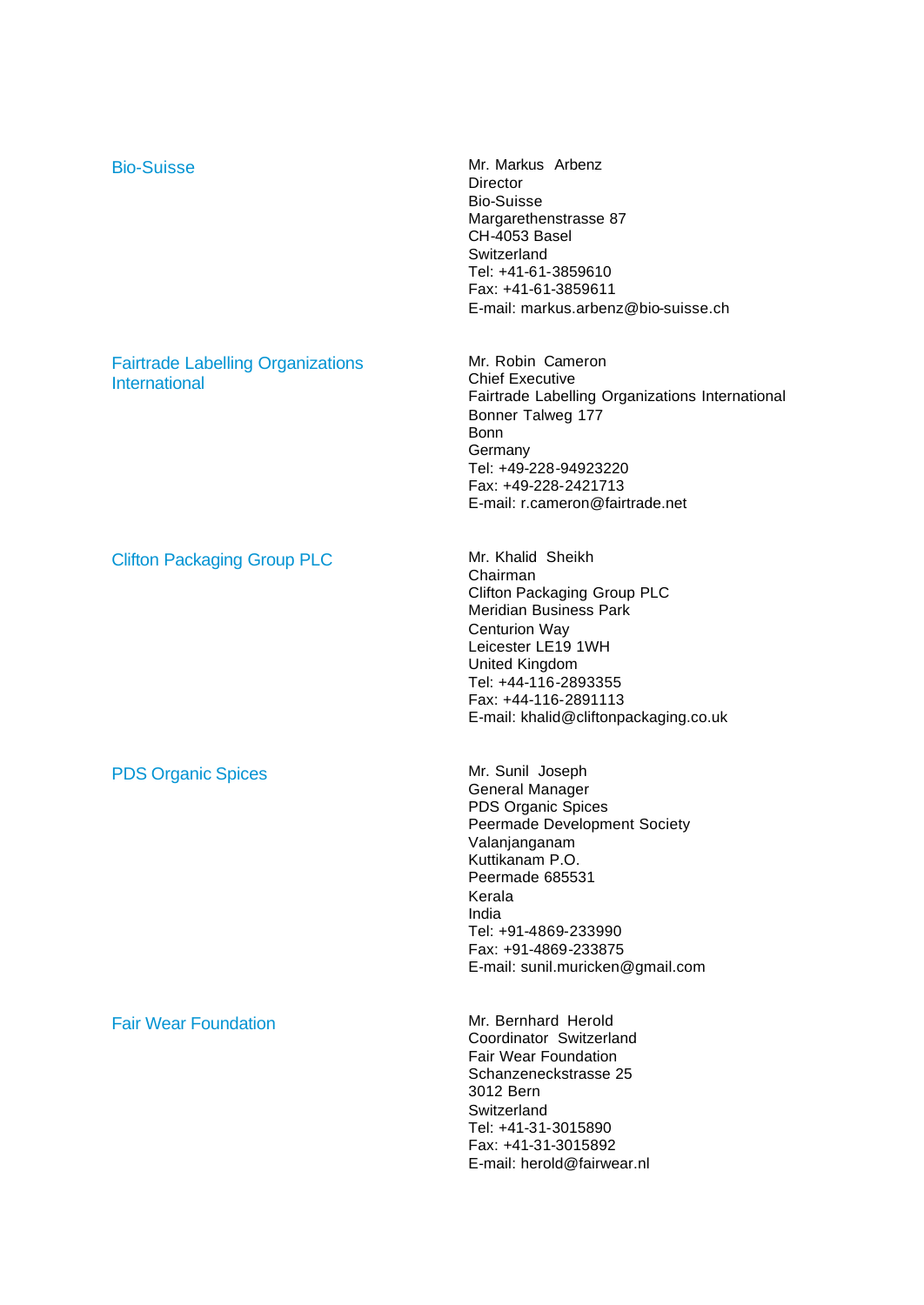| Mr. Daniele Giovannucci<br><b>Committee on Sustainability Assessment</b><br>Co-founder<br>Committee on Sustainability Assessment<br>1006 South 9th Street<br>Philadelphia 19147<br>United States of America<br>Tel: +1-215-9227518<br>Fax: +1-215-9225723<br>E-mail: d@dgiovannucci.net<br>Mr. John Whelan<br><b>Irish Exporters Association</b><br><b>Chief Executive</b><br><b>Irish Exporters Association</b><br>28 Merrion Square<br>Dublin 2<br>Ireland<br>Tel: +353-1-6612182<br>Fax: +353-1-6612315<br>E-mail: iea@irishex porters.ie<br>Mr. Stuart Symington<br><b>Fresh Produce Exporters Forum</b><br>CEO<br>Fresh Produce Exporters Forum<br>323 Riverside Lofts, Tyger Falls<br>Cape Town 7536<br>South Africa<br>Tel: +27-21-5260474<br>Fax: +27-21-5260479<br>E-mail: stuart@fpef.co.za<br>Mane U.S.A.<br>Ms. Celine Roche<br><b>Vice President</b><br>Mane U.S.A.<br>60 Demarest Drive<br>Wayne, New Jersey 07470<br>United States of America<br>Tel: +1-973-3171274 | <b>Agentrics</b> | Mr. Christopher Sellers<br><b>Chief Executive Officer</b><br>Agentrics<br>625 North Washington Street<br>Alexandria VA 22314<br><b>United States of America</b><br>Tel: +1-703-2345050<br>Fax: +1-703-2345200<br>E-mail: csellers@agentrics.com |
|-------------------------------------------------------------------------------------------------------------------------------------------------------------------------------------------------------------------------------------------------------------------------------------------------------------------------------------------------------------------------------------------------------------------------------------------------------------------------------------------------------------------------------------------------------------------------------------------------------------------------------------------------------------------------------------------------------------------------------------------------------------------------------------------------------------------------------------------------------------------------------------------------------------------------------------------------------------------------------------|------------------|-------------------------------------------------------------------------------------------------------------------------------------------------------------------------------------------------------------------------------------------------|
|                                                                                                                                                                                                                                                                                                                                                                                                                                                                                                                                                                                                                                                                                                                                                                                                                                                                                                                                                                                     |                  |                                                                                                                                                                                                                                                 |
|                                                                                                                                                                                                                                                                                                                                                                                                                                                                                                                                                                                                                                                                                                                                                                                                                                                                                                                                                                                     |                  |                                                                                                                                                                                                                                                 |
|                                                                                                                                                                                                                                                                                                                                                                                                                                                                                                                                                                                                                                                                                                                                                                                                                                                                                                                                                                                     |                  |                                                                                                                                                                                                                                                 |
| E-mail: celine.roche@mane.com                                                                                                                                                                                                                                                                                                                                                                                                                                                                                                                                                                                                                                                                                                                                                                                                                                                                                                                                                       |                  | Speciality Ingredients Division, North America<br>Fax: +1-973-5561172                                                                                                                                                                           |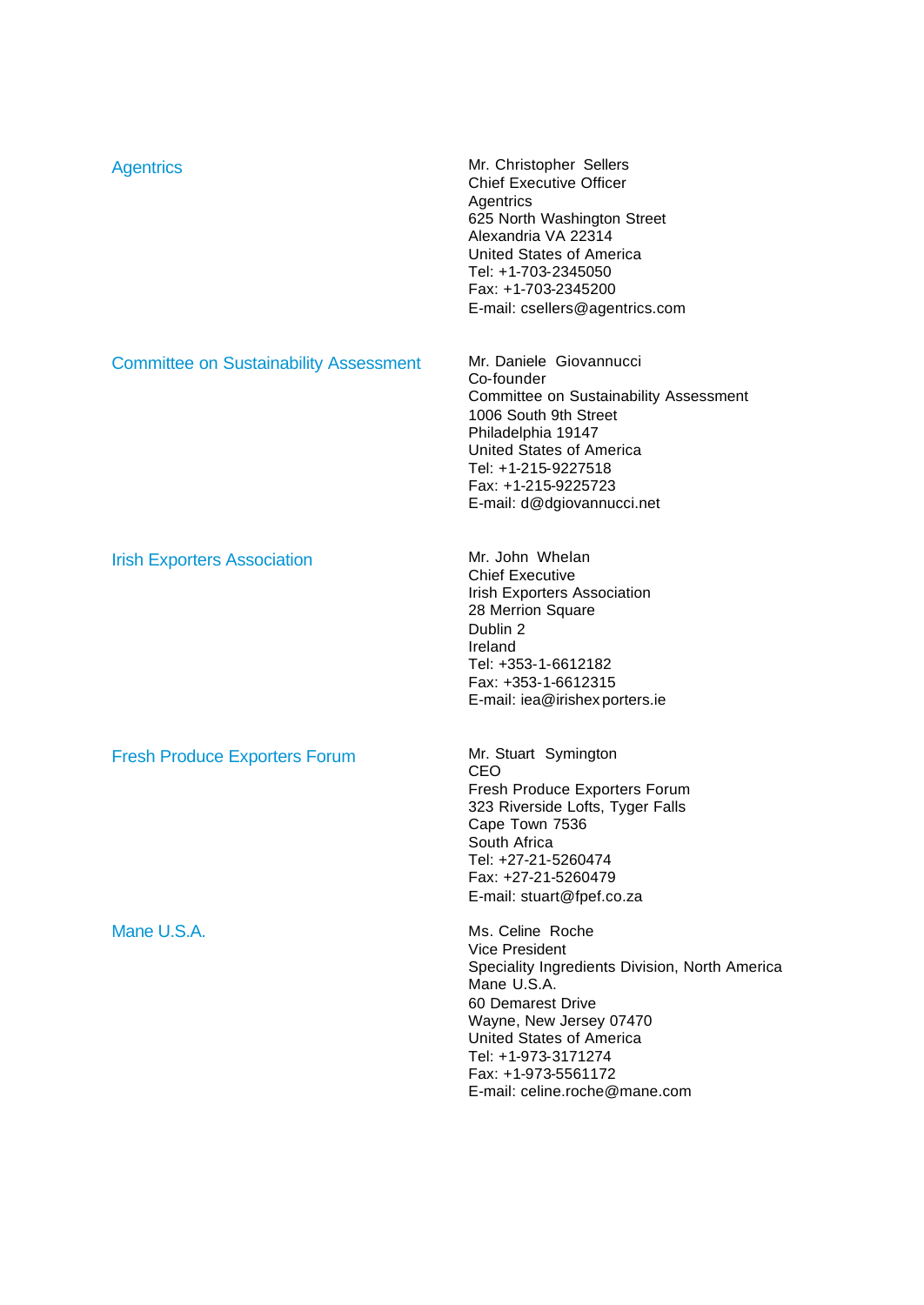| Indian Academy of Management (IAM)                      | Mr. Ashok Sharma<br>President<br>Indian Academy of Management<br>331, Kaliandas Udyog Bhavan<br>Century Bazar Lane<br>Worli<br><b>Mumbai 400025</b><br>India<br>Tel: +91-22-30403400<br>Fax: +91-22-30403041<br>E-mail: ashok.siloni@gmail.com     |
|---------------------------------------------------------|----------------------------------------------------------------------------------------------------------------------------------------------------------------------------------------------------------------------------------------------------|
| <b>Quantum Leaps Inc.</b>                               | Ms. Elizabeth Vazquez<br><b>Executive Director</b><br>Quantum Leaps Inc.<br>3566 13th Street NW Suite 100<br>Washington DC 20010<br>United States of America<br>Tel: +1-202-3324411<br>Fax: +1-202-3184510<br>E-mail: evazquez@quantumleapsinc.org |
| <b>Ladmok Company Ltd</b>                               | Ms. Ronke Daniel<br>Chairperson / CEO<br>Ladmok Company Ltd<br>M.A.N. House 4th Floor<br>77 Obafemi Awolowo Way<br>Ikeja<br>Lagos<br>Nigeria<br>Tel: +234-80-56175004<br>E-mail: ladmokcompany@yahoo.com                                           |
| Women in World Markets, Ltd                             | Ms. Astrid Ruiz Thierry<br><b>Executive Partner</b><br>Women in World Markets, Ltd<br>C/Rios Rosas, 50 2o Izq.<br>28003 Madrid<br>Spain<br>Tel: +34-91-5349757<br>E-mail: art@mmmundo.com                                                          |
| <b>Schwab Foundation for Social</b><br>Entrepreneurship | Mr. Parag Gupta<br><b>Associate Director</b><br>Schwab Foundation for Social Entrepreneurship<br>Route de la Capite 91-93<br>1223 Geneva<br>Switzerland<br>Tel: +41-22-8691498<br>Fax: +41-22-7862744<br>E-mail: parag.gupta@schwabfound.org       |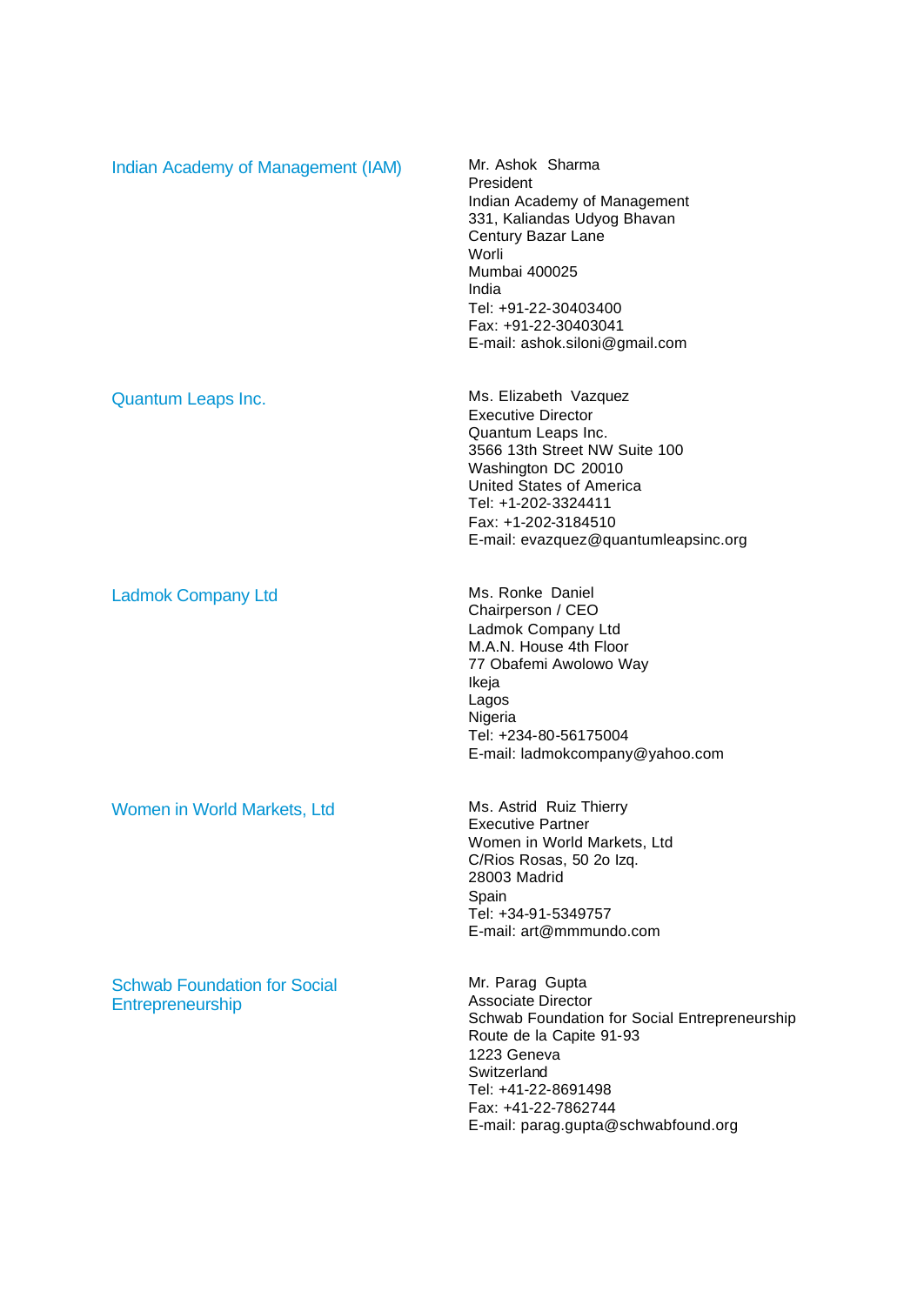| <b>Industree Crafts Private Limited</b>     | Ms. Neelam Chhiber<br>Director<br><b>Industree Crafts Private Limited</b><br>No.497 A, Nanjappa Reddy Layout<br>8 <sup>th</sup> Block Koramangala<br>560095 Bangalore<br>India<br>Tel: +91-80-41308181<br>Fax: +91-80-41308184<br>E-mail: neelam@industreecrafts.com                                                        |
|---------------------------------------------|-----------------------------------------------------------------------------------------------------------------------------------------------------------------------------------------------------------------------------------------------------------------------------------------------------------------------------|
| <b>CaféDirect</b>                           | Ms. Anne MacCaig<br><b>Chief Executive Officer</b><br>CaféDirect<br>City Cloisters, Suite B2 196 Old Street<br>London EC1V 9FR<br>United Kingdom<br>Tel: +44-20-74909526<br>E-mail: amaccaig@cafedirect.co.uk                                                                                                               |
| <b>Gumutindo Coffee Cooperative</b>         | Mr. Willington Wamayeye<br>General Manager<br>Gumutindo Coffee Cooperative<br>P.O. Box 283<br>Mbale<br>Uganda<br>Fax: +256-45-4435103<br>E-mail: mutindo@infocom.co.ug                                                                                                                                                      |
| <b>International Policy Network</b>         | Mr. Marc Sidwell<br>Media Consultant<br><b>International Policy Network</b><br>3rd Floor, Bedford Chambers<br>The Piazza<br><b>Covent Garden</b><br>London WC2E 8HA<br>United Kingdom<br>Tel: +41-7787348885<br>Fax: +44-207-8360756<br>E-mail: marcsidwell@yahoo.com                                                       |
| <b>Overseas Development Institute (ODI)</b> | Ms. Karen Ellis<br>Programme Leader, Business and Development<br>Performance Programme<br>International Economic Development Group<br>Overseas Development Institute (ODI)<br>111 Westminster Bridge Road<br>London SE1 7JD<br>United Kingdom<br>Tel: +44-20-79220437<br>Fax: +44-20-79220399<br>E-mail: k.ellis@odi.org.uk |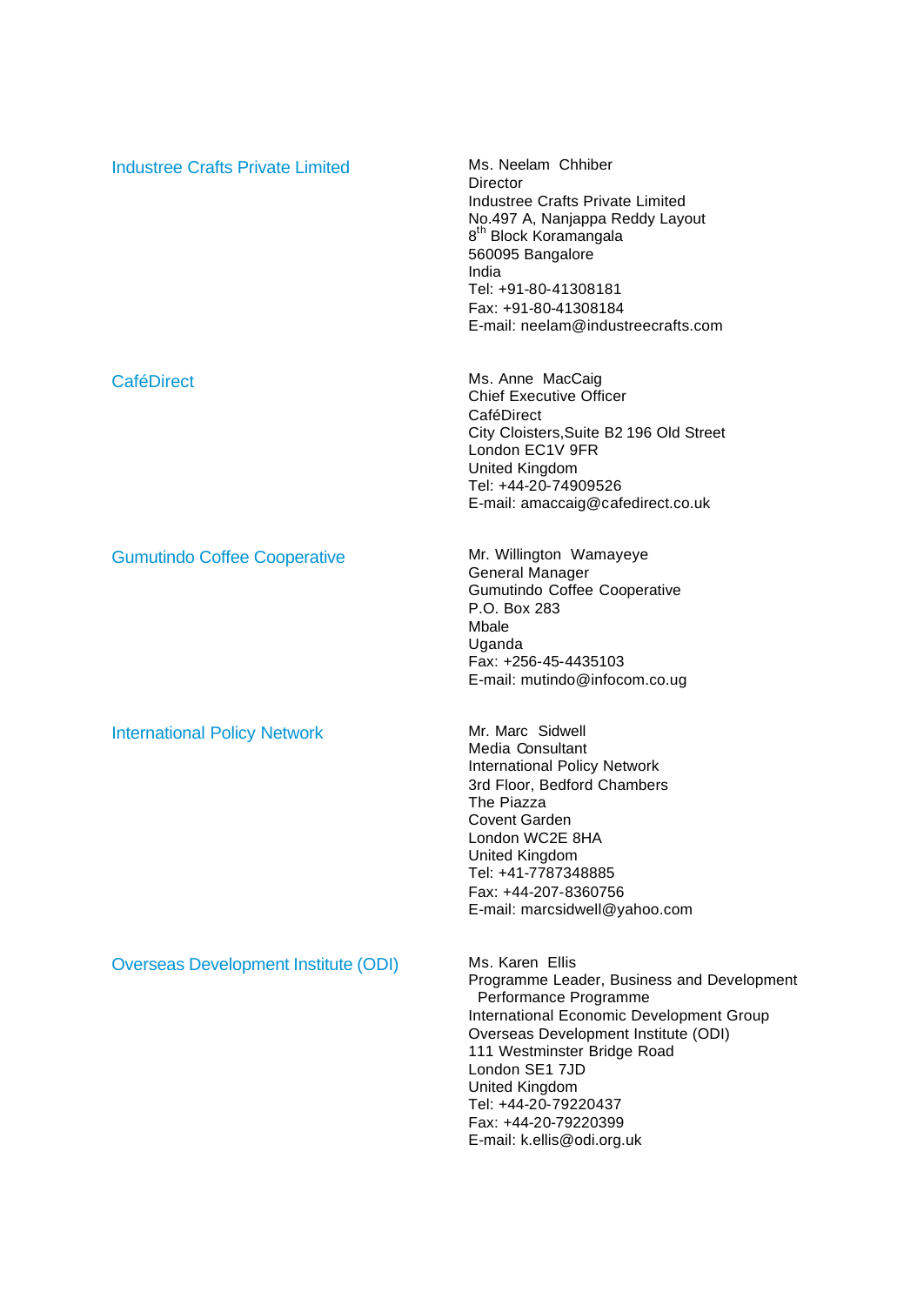| Caribbean Institute of E-Business and<br><b>International Trade</b> | Ms. Telojo Onu<br><b>Managing Director</b><br>Caribbean Institute of E-Business and<br><b>International Trade</b><br>Lodge Village<br>Kingstown<br>St. Vincent and the Grenadines<br>Tel: +1-784-4556994<br>Fax: +1-784-4531239<br>E-mail: tellyonu@gmail.com |
|---------------------------------------------------------------------|---------------------------------------------------------------------------------------------------------------------------------------------------------------------------------------------------------------------------------------------------------------|
| <b>African Organic Farming Foundation</b>                           | Mr. Ged Buffee<br>President<br>African Organic Farming Foundation<br>Postnet Suite 521 Private Bag X9<br>Benmore 2010<br>South Africa<br>Tel: +27-11-2347814<br>E-mail: ged@africanorganics.org                                                               |
| <b>Deloitte SA</b>                                                  | Mr. Ian Sanderson<br>Head<br>International Cooperation and Development Team<br>Deloitte SA<br>20, Route de Pré-Bois P.O. Box 1808<br>1215 Geneva<br>Switzerland<br>Tel: +41-22-7477000<br>Fax: +41-22-7477070<br>E-mail: isanderson@deloitte.ch               |
| <b>Audit Education</b>                                              | Mr. Robert Jackson<br><b>Managing Principal</b><br><b>Audit Education</b><br>PO Box 1050<br>Hilton 3245<br>South Africa<br>E-mail: jackos@absamail.co.za                                                                                                      |
| <b>ledex Group of Companies</b>                                     | Mr. John Viljoen<br><b>Managing Director</b><br>ledex Group of Companies<br>17 Raglan Street<br>Melbourne<br>Australia<br>E-mail: jviljoen@iedex.com.au                                                                                                       |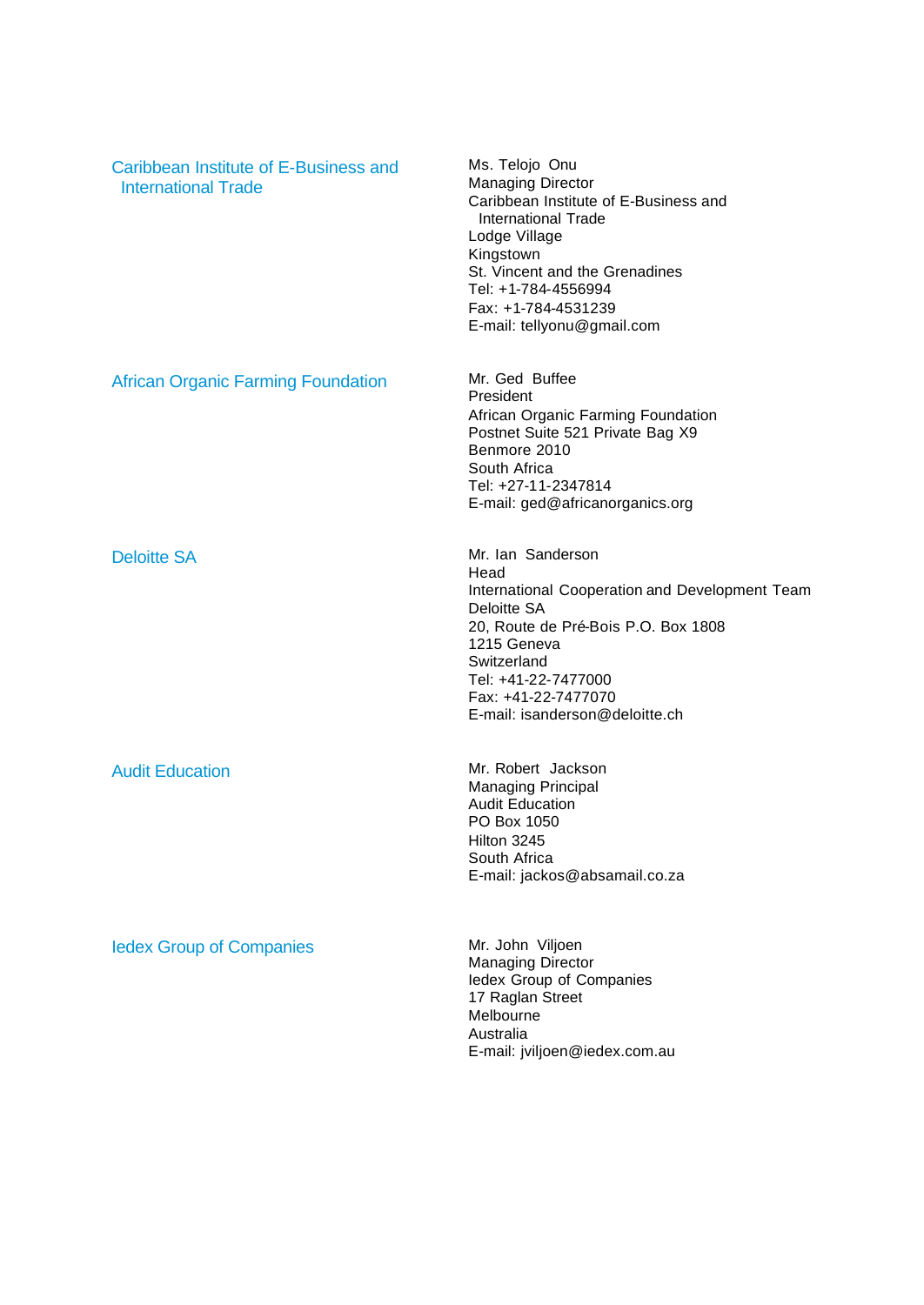| Southern African Business Linkages (SAIBL)                                    | Mr. John James<br>Director<br>Southern African International<br><b>Business Linkages (SAIBL)</b><br>Maple Place South<br><b>Woodmead Business Park</b><br>145 Western Services Road<br>Woodmead 2148<br>South Africa<br>Tel: +27-11-6021271<br>Fax: +27-11-8021101<br>E-mail: John.James@eciafrica.com |
|-------------------------------------------------------------------------------|--------------------------------------------------------------------------------------------------------------------------------------------------------------------------------------------------------------------------------------------------------------------------------------------------------|
| <b>The Fairtrade Foundation</b>                                               | Ms. Harriet Lamb<br><b>Executive Director</b><br>The Fairtrade Foundation<br>16 Baldwin's Gardens<br>London EC1N 7RJ<br>United Kingdom<br>Tel: +44-20-74407673<br>Fax: +44-20-74055943<br>E-mail: harriet.lamb@fairtrade.org.uk                                                                        |
| <b>JWT Worldwide</b>                                                          | Mr. Craig Davis<br><b>Chief Creative Officer</b><br><b>JWT Worldwide</b><br>London<br>United Kingdom<br>Tel: +44-20-76567204<br>Fax: +44-20-76567410<br>E-mail: annie.tansey@jwt.com                                                                                                                   |
| <b>Split Rock International</b>                                               | Mr. Grant Aldonas<br>Principal Managing Director<br>Split Rock International<br>2759 Brooks Ridge Drive<br>Sun Prairie, WI 53590<br>United States of America<br>Tel: +1-218-3908803<br>Fax: +1-612-4354220<br>E-mail: Grant_Aldonas@splitrockinternational.com                                         |
| <b>National Consultant for the Programme</b><br><b>Development Activities</b> | Ms. Grace Nabadda-Barya<br>National Consultant for the Programme<br>Development Activities (ITC)<br>P.O. Box 12031<br>Kampala<br>Uganda<br>Tel: +256-751-090<br>E-mail: gracebarya@gmail.com                                                                                                           |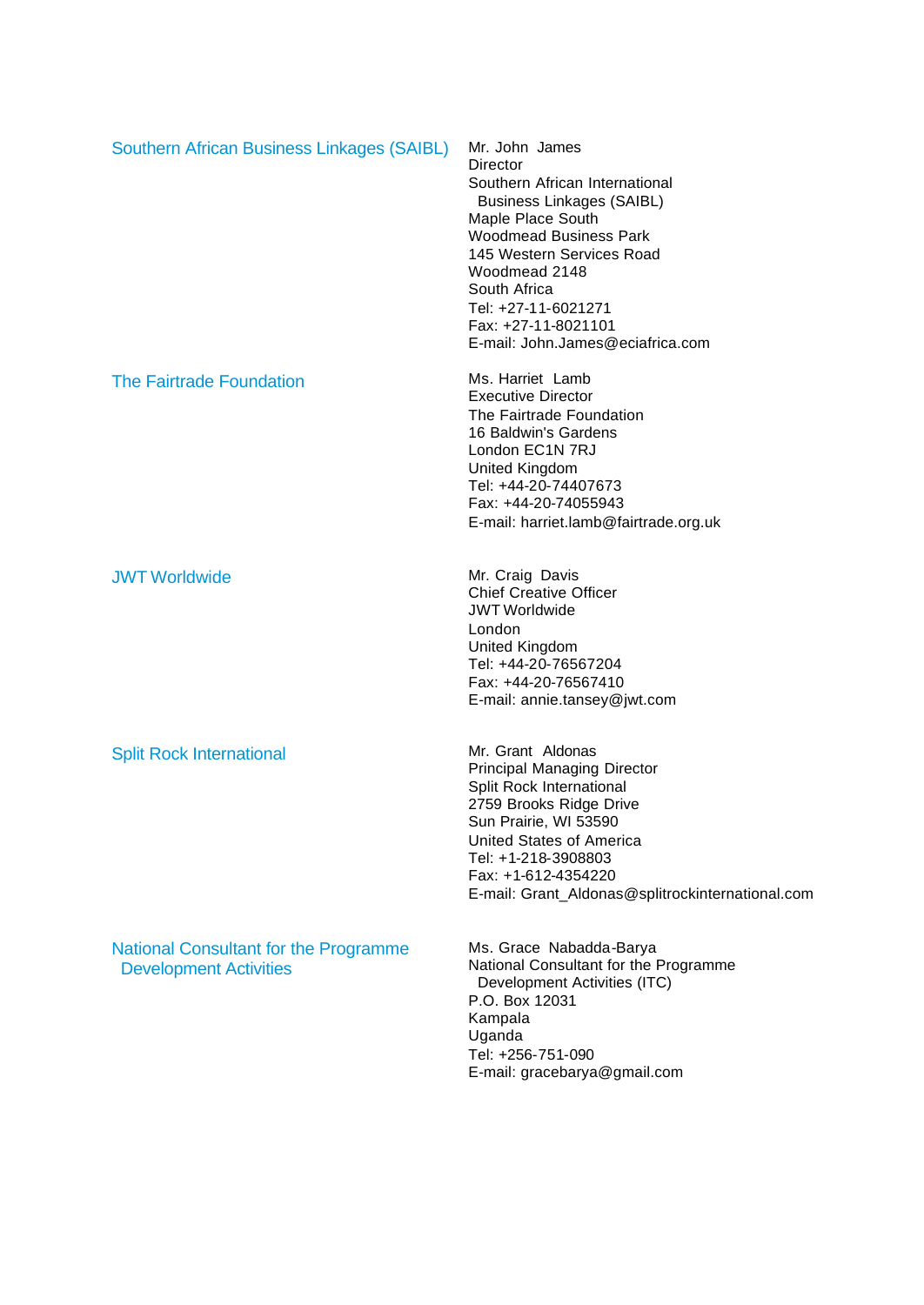| <b>Art Dress</b>               | Mr. Kofi Sasraku-Ansah<br>International Consultant for the Ethical<br>Fashion Approach<br>10, $18^{th}$ Lane<br>Off Oxford Street<br>Osu-RE<br>Accra<br>Ghana<br>Tel: +233-21-773591<br>Fax: +233-21-773591<br>E-mail: kofiansah@kofiansah.com                           |
|--------------------------------|--------------------------------------------------------------------------------------------------------------------------------------------------------------------------------------------------------------------------------------------------------------------------|
| <b>ESALIA Secretariat</b>      | Mr. Samuel Kiruthu<br>Head<br><b>ESALIA Secretariat</b><br>P.O. Box 1025<br>Limuru<br>Kenya<br>Tel: +254-20-4446490/1<br>Fax: +254-20-4445344<br>E-mail: admin@esalia.org                                                                                                |
| Made-By                        | Ms. Allana McAspurn<br><b>UK Manager</b><br>Made-By<br>London<br>United Kingdom                                                                                                                                                                                          |
| <b>AT&amp;T Services, Inc.</b> | Ms. Joan Kerr<br><b>Executive Director</b><br><b>Supplier Diversity Programs</b><br>AT&T Services, Inc.<br>2600 Camino Ramon<br>Room 1E104<br>San Ramon, CA 94583<br>United States of America<br>Tel: +1-925-8245507<br>Fax: +1-925-9010562<br>E-mail: joan.kerr@att.com |
| Rose I.T. Solutions Pvt. Ltd.  | Ms. Himanshu Bhatia<br><b>Chief Executive Officer</b><br>Rose I.T. Solutions Pvt. Ltd.<br>B-25, Mayfair Gardens<br>New Delhi-110 016<br>India<br>Tel: +91-11-299-41757<br>E-mail: HBhatia@roseint.com                                                                    |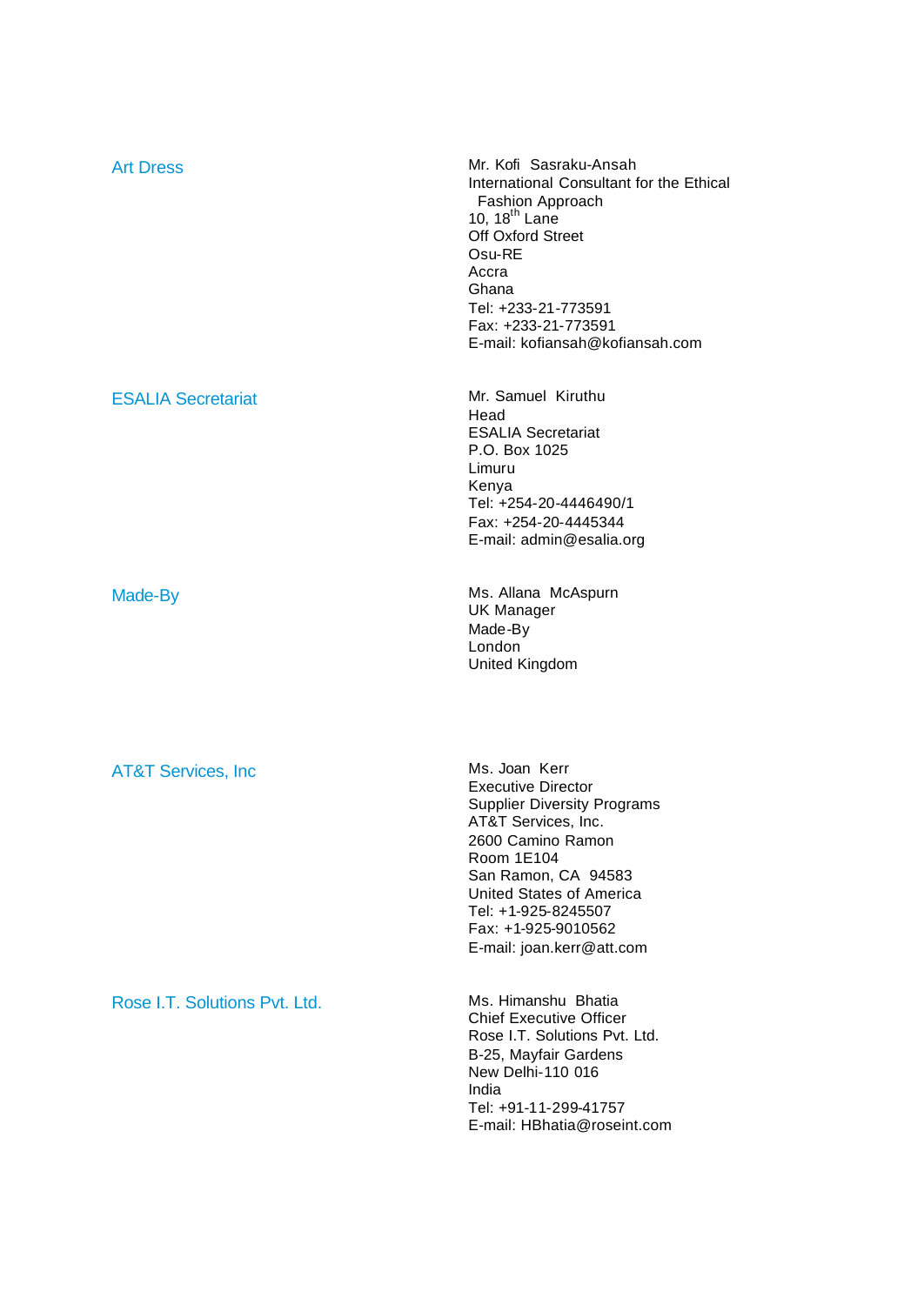Ms. Patricia Francis Executive Director International Trade Centre (ITC) 54-56 Rue de Montbrillant Geneva E-mail: francis@intracen.org

Mr. Stephen Browne Deputy Executive Director International Trade Centre (ITC) 54-56 Rue de Montbrillant Geneva E-mail: browne@intracen.org

Mr. Friedrich von Kirchbach **Director** Division of Market Development International Trade Centre (ITC) 54-56 Rue de Montbrillant Geneva E-mail: vonkirchbach@intracen.org

Ms. Aicha Pouye **Director** Division of Business and Institutional Support International Trade Centre (ITC) 54-56 Rue de Montbrillant Geneva E-mail: pouye@intracen.org

Mr. Siphana Sok Director Resources and Partnerships Group International Trade Centre (ITC) 54-56 Rue de Montbrillant Geneva E-mail: sok@intracen.org

Ms. Eva Murray **Director** Division of Programme Support International Trade Centre (ITC) 54-56 Rue de Montbrillant Geneva E-mail: murray@intracen.org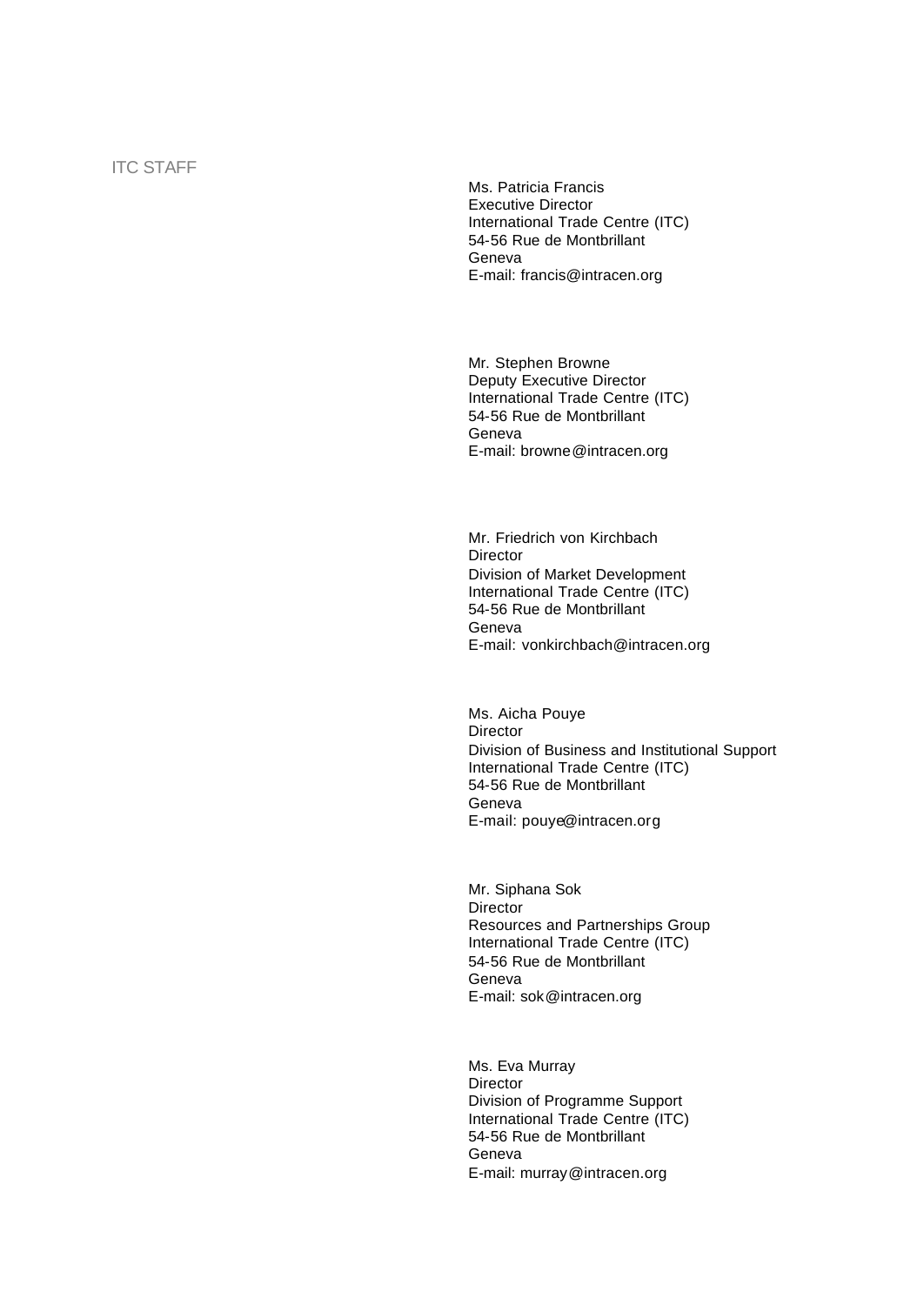Mr. Anton Said **Chief** Export Strategy International Trade Centre (ITC) 54-56 Rue de Montbrillant Geneva E-mail: said@intracen.org

Mr. Francesco Geoffroy Officer -in-Charge Office for Africa International Trade Centre (ITC) 54-56 Rue de Montbrillant Geneva E-mail: geoffroy@intracen.org

Mr. Xuejun Jiang Officer -in-Charge Office for Asia and the Pacific International Trade Centre (ITC) 54-56 Rue de Montbrillant Geneva Email: jiang@intracen.org

Ms. Elena Boutrimova Chief Office for Eastern Europe and Central Asia International Trade Centre (ITC) 54-56 Rue de Montbrillant Geneva E-mail boutrimova@intracen.org

Mr. Abdeslam Azuz Officer-in-Charge Office for Arab States International Trade Centre (ITC) 54-56 Rue de Montbrillant Geneva E-mail: azuz@intracen.org

Mr. Rajesh Aggarwal Officer-in-Charge Business and Trade Policy International Trade Centre (ITC) 54-56 Rue de Montbrillant Geneva E-mail: aggarwal@intracen.org